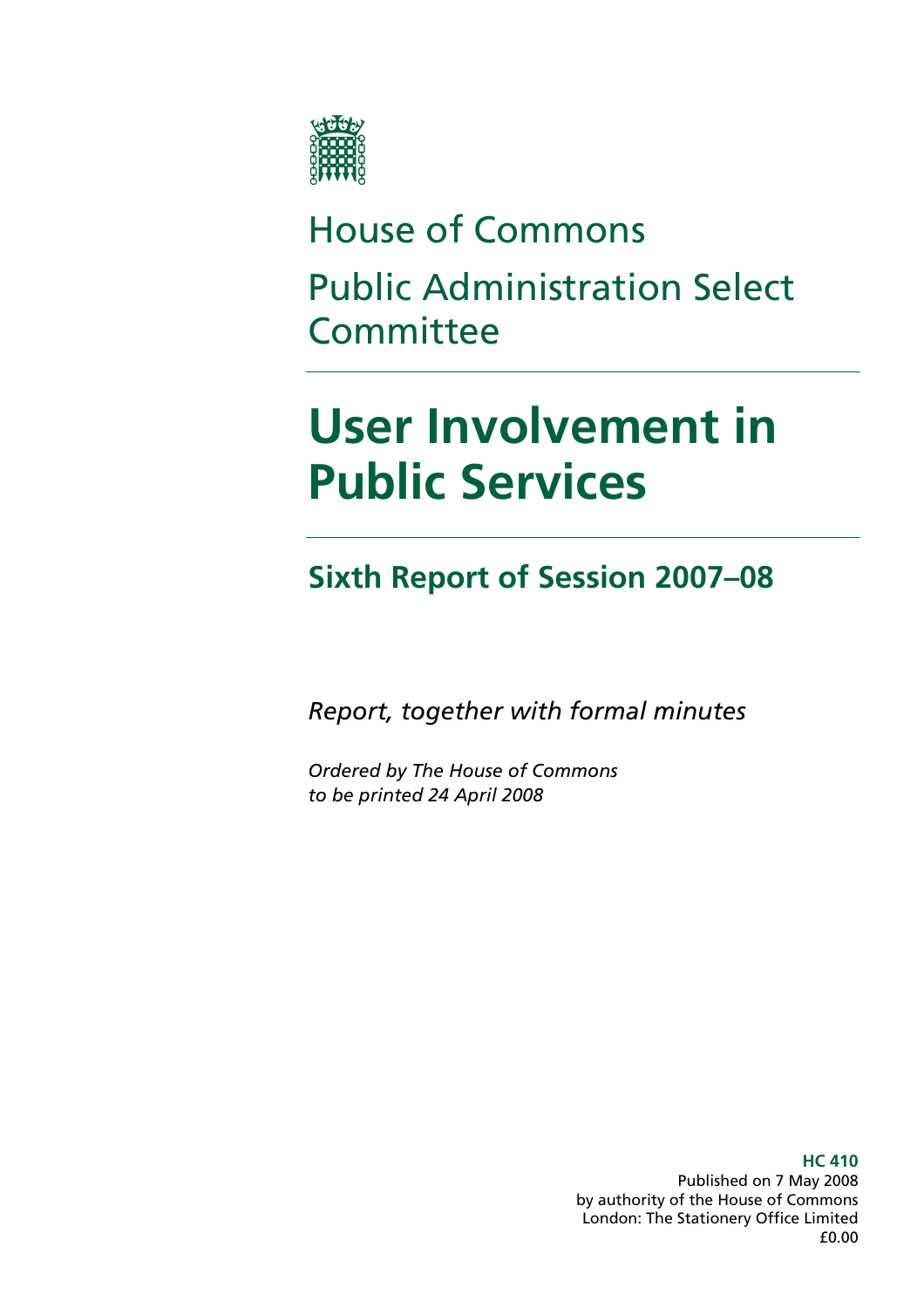#### **The Public Administration Select Committee**

The Public Administration Select Committee is appointed by the House of Commons to examine the reports of the Parliamentary Commissioner for Administration and the Health Service Commissioners for England, which are laid before this House, and matters in connection therewith, and to consider matters relating to the quality and standards of administration provided by civil service departments, and other matters relating to the civil service.

#### **Current membership**

Dr Tony Wright MP (*Labour, Cannock Chase*) (*Chairman*) Mr David Burrowes MP (*Conservative, Enfield Southgate*) Paul Flynn MP (*Labour, Newport West*) Mr Ian Liddell-Grainger MP (*Conservative, Bridgewater*) David Heyes MP (*Labour, Ashton under Lyne*) Kelvin Hopkins MP (*Labour, Luton North*) Julie Morgan MP (*Labour, Cardiff North*) Mr Gordon Prentice MP (*Labour, Pendle*) Paul Rowen MP (*Liberal Democrats, Rochdale*) Mr Charles Walker MP (*Conservative, Broxbourne*) Jenny Willott MP (*Liberal Democrats, Cardiff Central*)

The following Member was also a member of the Committee for part of this inquiry: Grant Shapps MP (Conservative, Welwyn Hatfield).

#### **Powers**

The powers of the Committee are set out in House of Commons Standing Orders, principally in SO No 146. These are available on the Internet via www.parliament.uk.

#### **Publications**

The Reports and evidence of the Committee are published by The Stationery Office by Order of the House. All publications of the Committee (including press notices) are on the Internet at http://www.parliament.uk/pasc.

#### **Committee staff**

The current staff of the Committee are Steven Mark (Clerk), James Gerard (Second Clerk), Pauline Ngan (Committee Specialist), Louise Glen (Committee Assistant), Anne Woolhouse (Secretary) and James Bowman (Senior Office Clerk).

#### **Contacts**

All correspondence should be addressed to the Clerk of the Public Administration Select Committee, Committee Office, First Floor, 7 Millbank, House of Commons, London SW1P 3JA. The telephone number for general enquiries is 020 7219 3284; the Committee's email address is pasc@parliament.uk.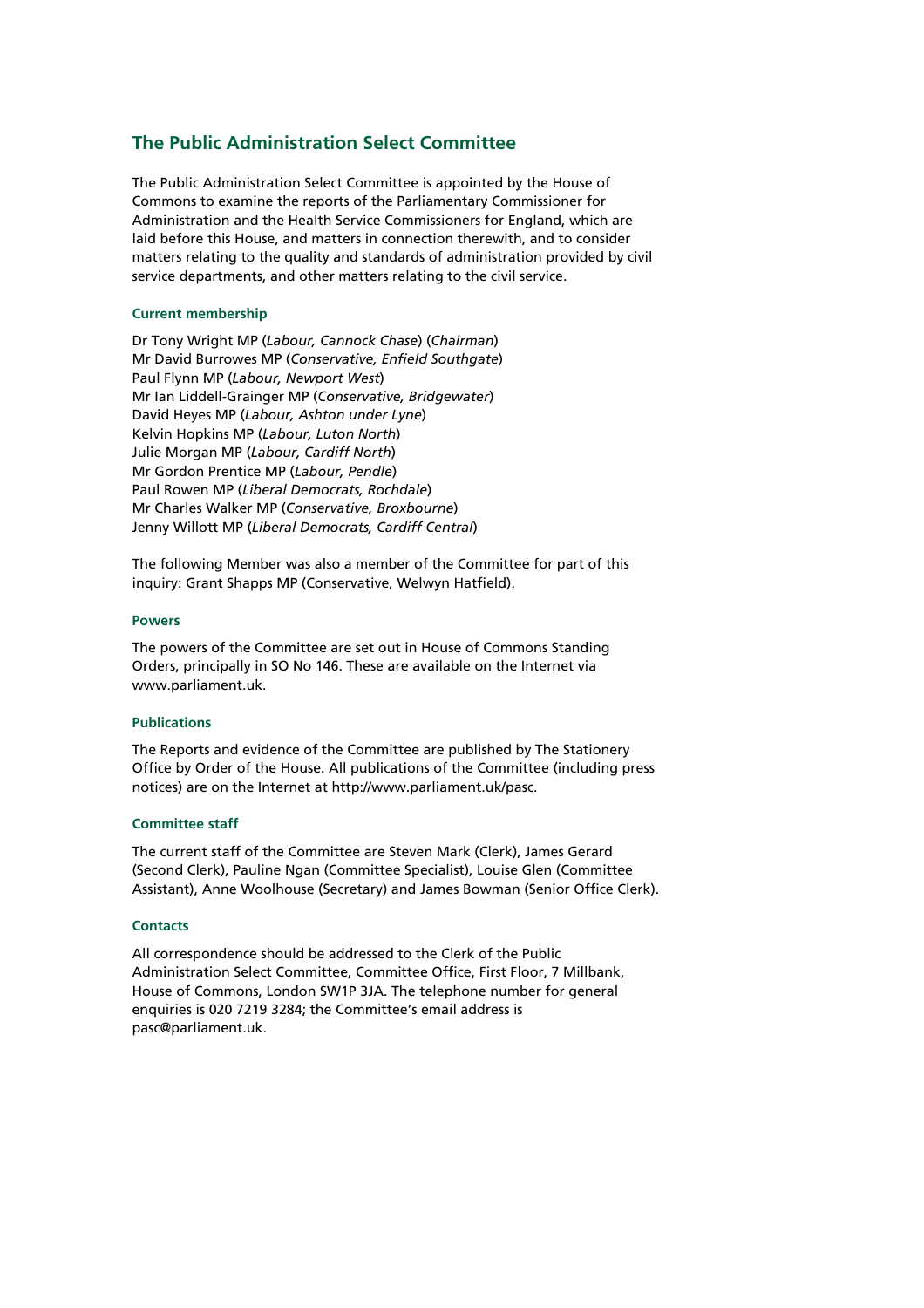### **Contents**

| <b>Report</b>                                                    |                                                                            | Page              |
|------------------------------------------------------------------|----------------------------------------------------------------------------|-------------------|
|                                                                  | <b>Summary</b>                                                             | 3                 |
| 1                                                                | <b>Introduction</b>                                                        | 5                 |
|                                                                  | Background                                                                 | 5                 |
|                                                                  | Transforming public services                                               | 5                 |
| $\overline{2}$                                                   | What are 'user-driven' public services?                                    | 7                 |
|                                                                  | User consultation                                                          | 7                 |
|                                                                  | User-driven public services                                                | 9                 |
| 3                                                                | Why user-driven public services?                                           | $12 \overline{ }$ |
|                                                                  | The moral and political case                                               | 12                |
|                                                                  | Improving public services                                                  | 13                |
|                                                                  | Cost-effectiveness and value for money                                     | 14                |
| 4                                                                | Towards responsive, user-driven public services                            | 16                |
|                                                                  | Deciding where user involvement is appropriate                             | 16                |
|                                                                  | <b>Fairness</b>                                                            | 17                |
|                                                                  | Risk and accountability                                                    | 17                |
|                                                                  | Cost                                                                       | 18                |
|                                                                  | Rebalancing the relationship: the role of service professionals            | 18                |
|                                                                  | Enabling and empowering: the role of service users                         | 21                |
|                                                                  | Flexible and responsive services: implications for how public services are |                   |
|                                                                  | organised                                                                  | 23                |
|                                                                  | Evaluating the performance of user-driven services                         | 25                |
| 5                                                                | <b>Conclusion</b>                                                          | 27                |
|                                                                  | <b>Conclusions and recommendations</b>                                     | 28                |
|                                                                  | <b>Formal minutes</b>                                                      | 31                |
|                                                                  | <b>Witnesses</b>                                                           | 32                |
|                                                                  | <b>List of written evidence</b>                                            | 33                |
|                                                                  |                                                                            |                   |
| List of Reports from the Committee during the current Parliament |                                                                            |                   |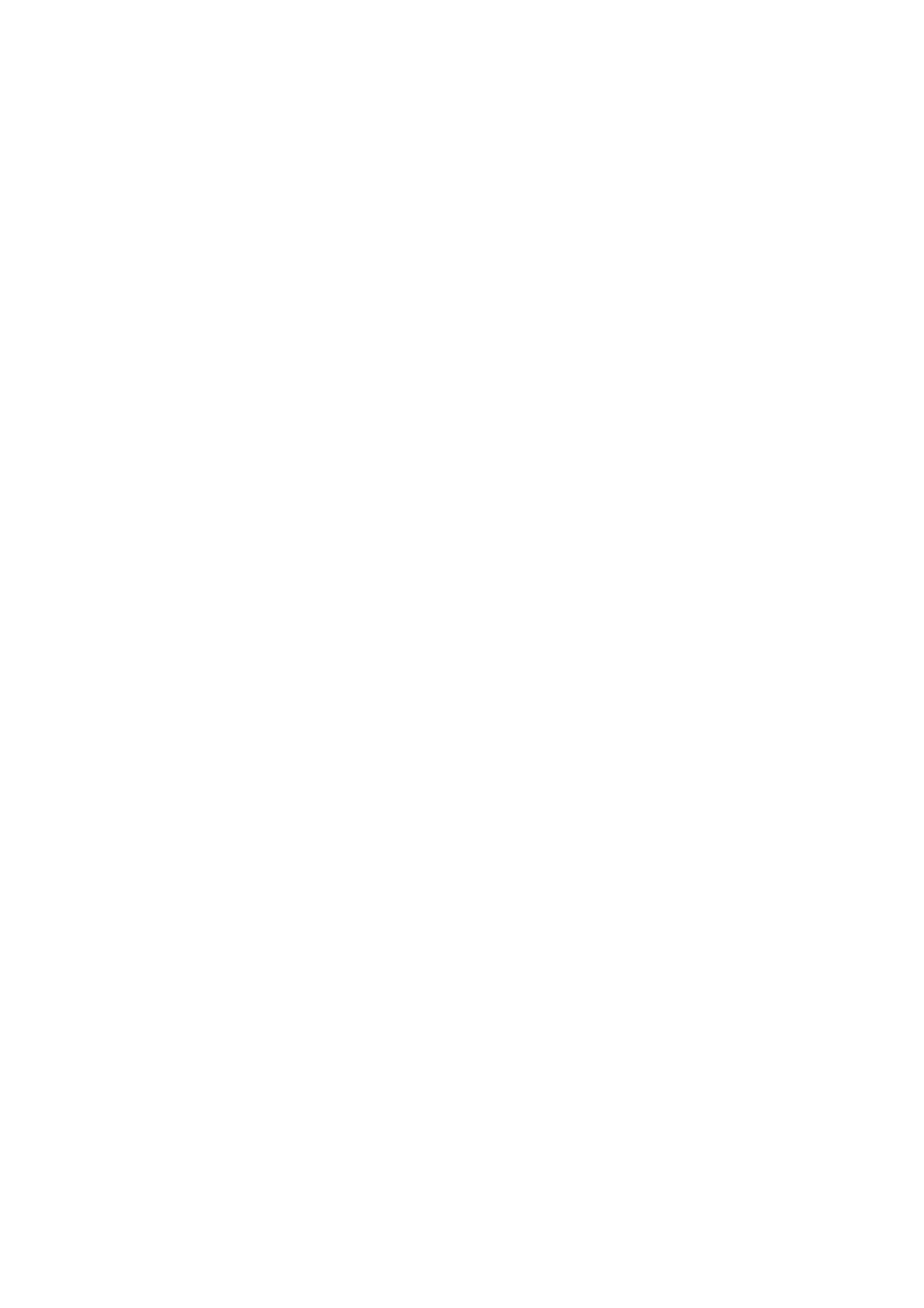### **Summary**

This is the second of several Reports on our inquiry into *Public Services: Putting People First*. One of the key themes of this inquiry has been how public services could be improved by involving the people that use them in their design and delivery.

In this Report, we consider various forms of user involvement in public services, from consultation with service users to stronger variants such as user control over service provision (Chapter 2). We examine some of the arguments given for making public services more responsive: that it would be more democratic, that it would improve service levels and that it would be cost-effective (Chapter 3). We also explore some of the potential implications of greater user involvement—for staff working in public services, for service users and for how public services are organised and evaluated (Chapter 4).

Involving public service users by allowing them to control or influence the way in which services are provided can improve service quality, make for more appropriate services and increase people's satisfaction with public services. It is, however, still early days for many of the stronger forms of user involvement, such as individual budgets in social care. Initial evidence about such initiatives seems promising, but there is a need for comprehensive and rigorous monitoring and evaluation, particularly regarding their cost-effectiveness.

In addition, involving service users is not always appropriate. In some circumstances it could create inequalities of service, as well as being risky and expensive. In other situations people may simply be unwilling or unable to engage in this way. A key challenge for the Government and for public service providers will therefore be to establish where user involvement is desirable, and in what form. Service providers also need to ensure that user involvement complements—rather than conflicts with—the contribution made by public service workers.

In this Report, we have not intended to be prescriptive about the level and extent of user involvement, as this will depend upon individual circumstances. Where people do want to be involved in service design and delivery, however, the Government should ensure they get the support they need to do so. This will mean making sure public service workers understand the implications of deeper user involvement, and that they are equipped to deal with its demands. More broadly, the onus is on the Government to set the right conditions in place to help achieve public services that are truly responsive to the people that use them.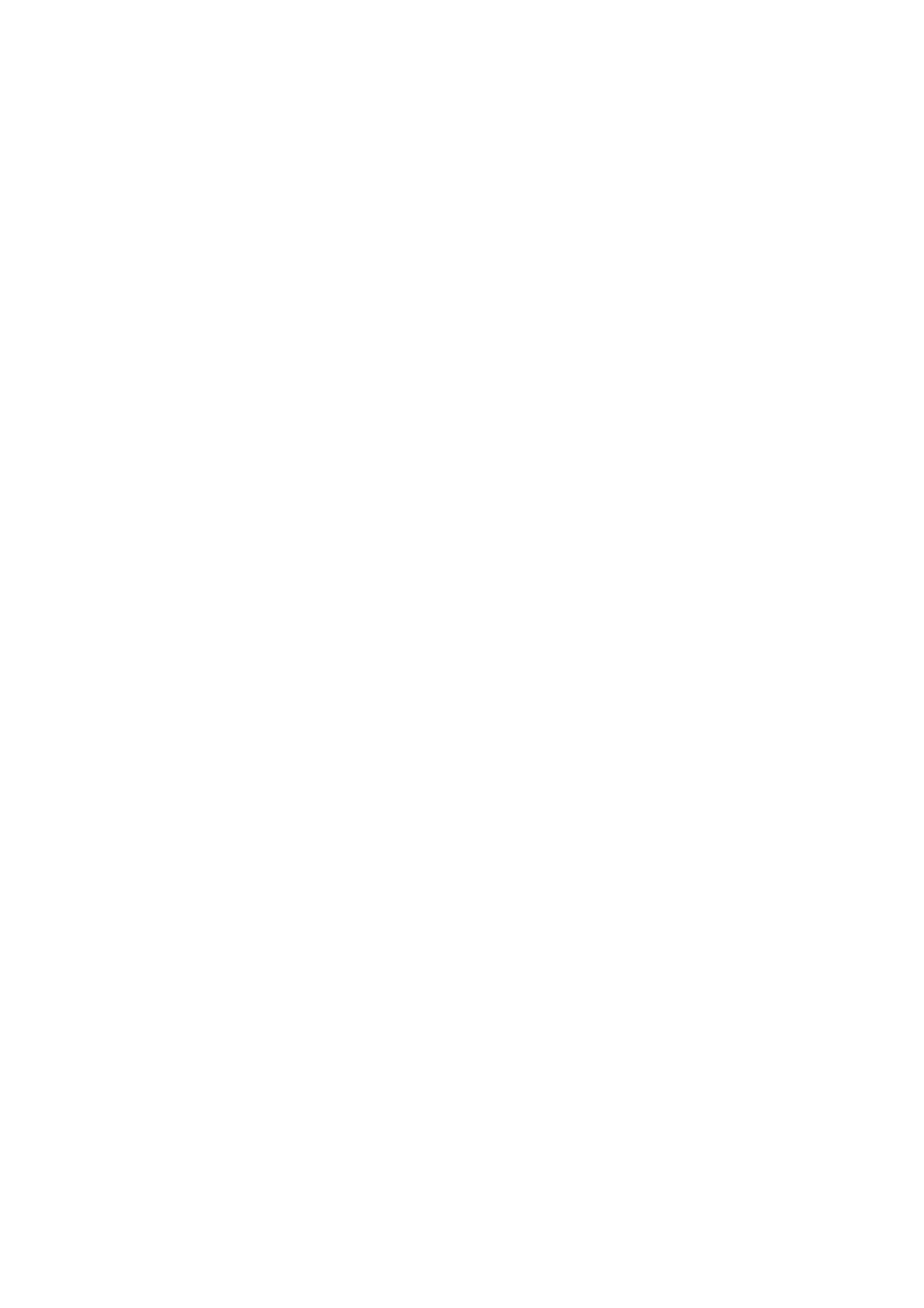## 1 Introduction

#### **Background**

1. This is the second of a series of Reports by the Public Administration Select Committee resulting from an inquiry into *Public Services: Putting People First*. 1 Our inquiry has explored how public services could be improved by involving the people that use them in their design and delivery. It follows on from our predecessor Committee's Report on Choice, Voice and Public Services,<sup>2</sup> which considered how listening to and learning from the 'voice' of service users could make public services better.

2. We identified three key themes in the course of the inquiry that concern how public services could be more responsive to the people they serve:

- How government and public services handle and learn from complaints;
- How public service providers work together with service users in the design and delivery of services; and
- How standards of service are set in order to guarantee minimum levels of service provision.

3. This Report focuses on the scope for public services to engage people directly in service design and service provision. In the course of our inquiry, we took evidence from the then Cabinet Office Minister, Pat McFadden MP, and the then Head of the Prime Minister's Delivery Unit, Ian Watmore, as well as from the then Department for Education and Skills and the Audit Commission. We also received valuable evidence from public service user groups and commentators on public services. In addition, we drew on over fifty memoranda submitted in response to our issues and questions paper; and we visited two innovative projects in Newham, east London—Newham community care navigators, a government-funded community care initiative, and a youth project run by the charity Community Links.

#### **Transforming public services**

4. The focus of public service reform has, in recent years, seen a change in emphasis from service providers to service users. There has been a shift from matters of service provision—such as choice among providers and performance against targets—to a more explicit concern with the needs of the people that use public services.<sup>3</sup> This can be seen in

<sup>1</sup> The first Report in the series is Public Administration Select Committee, Fifth Report of Session 2007–08, *When Citizens Complain*, HC 409; and a volume of oral and written evidence is published as *Public Services: Putting People First*, Session 2007–08, HC 408

<sup>2</sup> Public Administration Select Committee, Fourth Report of Session 2004–05, *Choice, Voice and Public Services*, HC 49–I

<sup>3</sup> Strategy Unit, *Building on Progress: Public Services* (HM Government policy review), Cabinet Office, March 2007, paras 4.4–4.6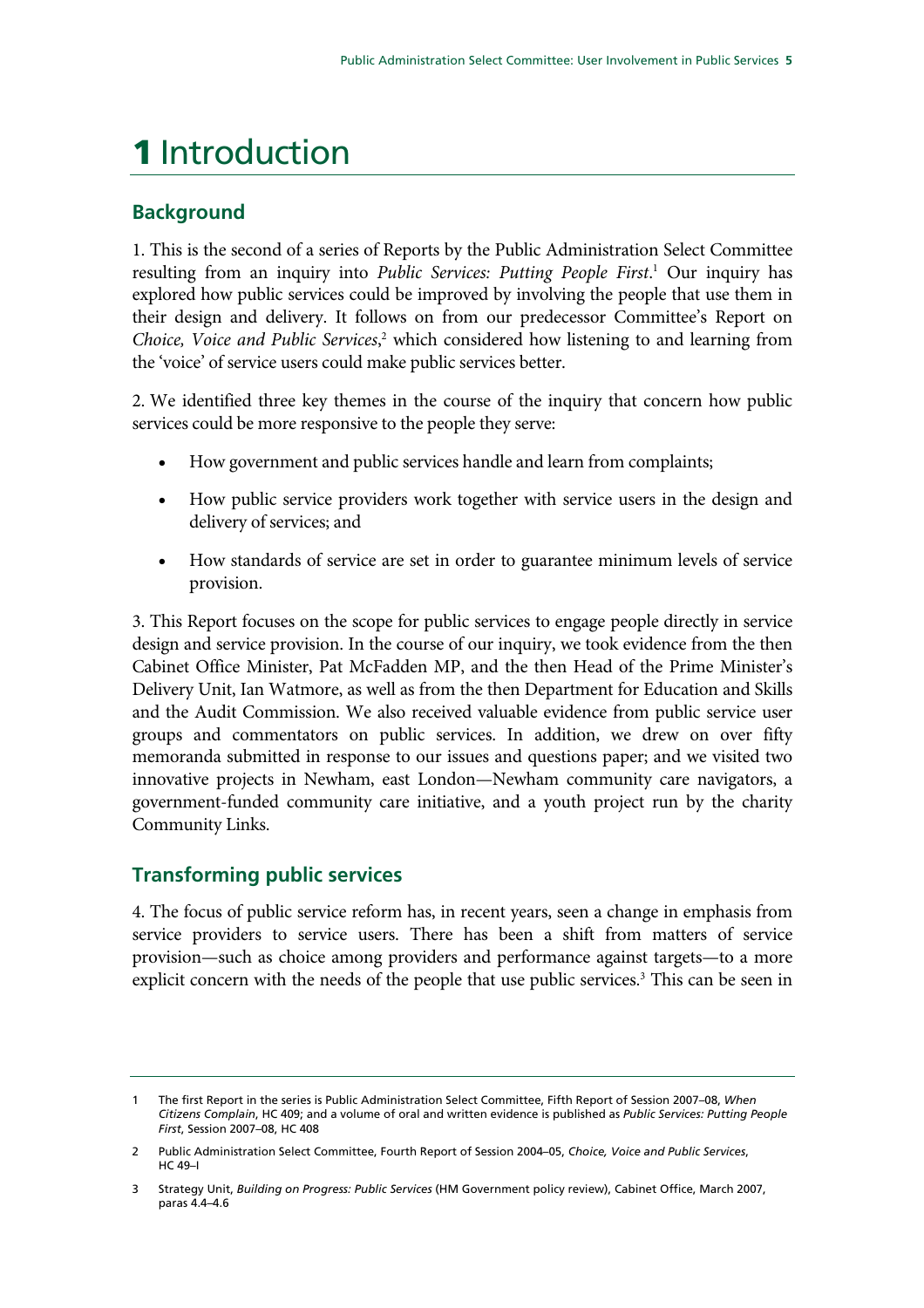moves toward personalised public services and Sir David Varney's call for 'service transformation'4 to improve government's responsiveness to citizens.

5. At community level, the Government has recently proposed plans to 'unlock talent' in local communities by giving citizens more power over local decisions and services.<sup>5</sup> From April 2009 local authorities will be under a statutory duty to inform, consult and involve local people in the running of local services.<sup>6</sup> NHS bodies in England are already under a recently strengthened duty to involve patients in decisions affecting the provision and operation of health services.7 Active citizenship, as well as being a good in itself, is seen by the Government as a route to improving local public services and strengthening local accountability.

6. The greater emphasis on responsiveness to people can be seen in part as a logical extension of the public service reforms that have gone before. Increased choice (or the promise of it) has encouraged people to expect a greater say or even control over service provision. User voice is equally important, however, for public services where a choice of service provider is not feasible. The idea of user-driven services also has strong historical antecedents—notably the Citizen's Charter initiative, launched in 1991, which aimed to improve public services by taking the citizen's perspective and putting that at the heart of service delivery.

7. We have followed with interest as the Government has outlined its vision for public service 'transformation', much of which requires the use of information technology to respond more effectively to service users. The then Parliamentary Secretary to the Cabinet Office, Pat McFadden MP, explained it to us in this way:

Putting citizens and businesses first in the delivery of public services is at the heart of transformational government. The 2005 strategy *Transformational government enabled by technology* (Cabinet Office 2005) sets out three areas in which public services need to be transformed:

- Services enabled by IT must be designed around the citizen or business, not the provider, and provided through modern, co-ordinated delivery channels;
- Government must move to a shared services culture—in the front-office, in the back-office, in information and in infrastructure—and release efficiencies by standardisation, simplification and sharing; and,

<sup>4</sup> Sir David Varney, *Service Transformation: A better service for citizens and businesses, a better deal for the taxpayer*, HM Treasury, December 2006

<sup>5</sup> Department for Communities and Local Government, *Unlocking the Talent of Our Communities*, March 2008

<sup>6</sup> Local Government and Public Involvement in Health Act 2007, section 138

<sup>7</sup> National Health Service Act 2006, section 242 (as amended by the Local Government and Public Involvement in Health Act 2007)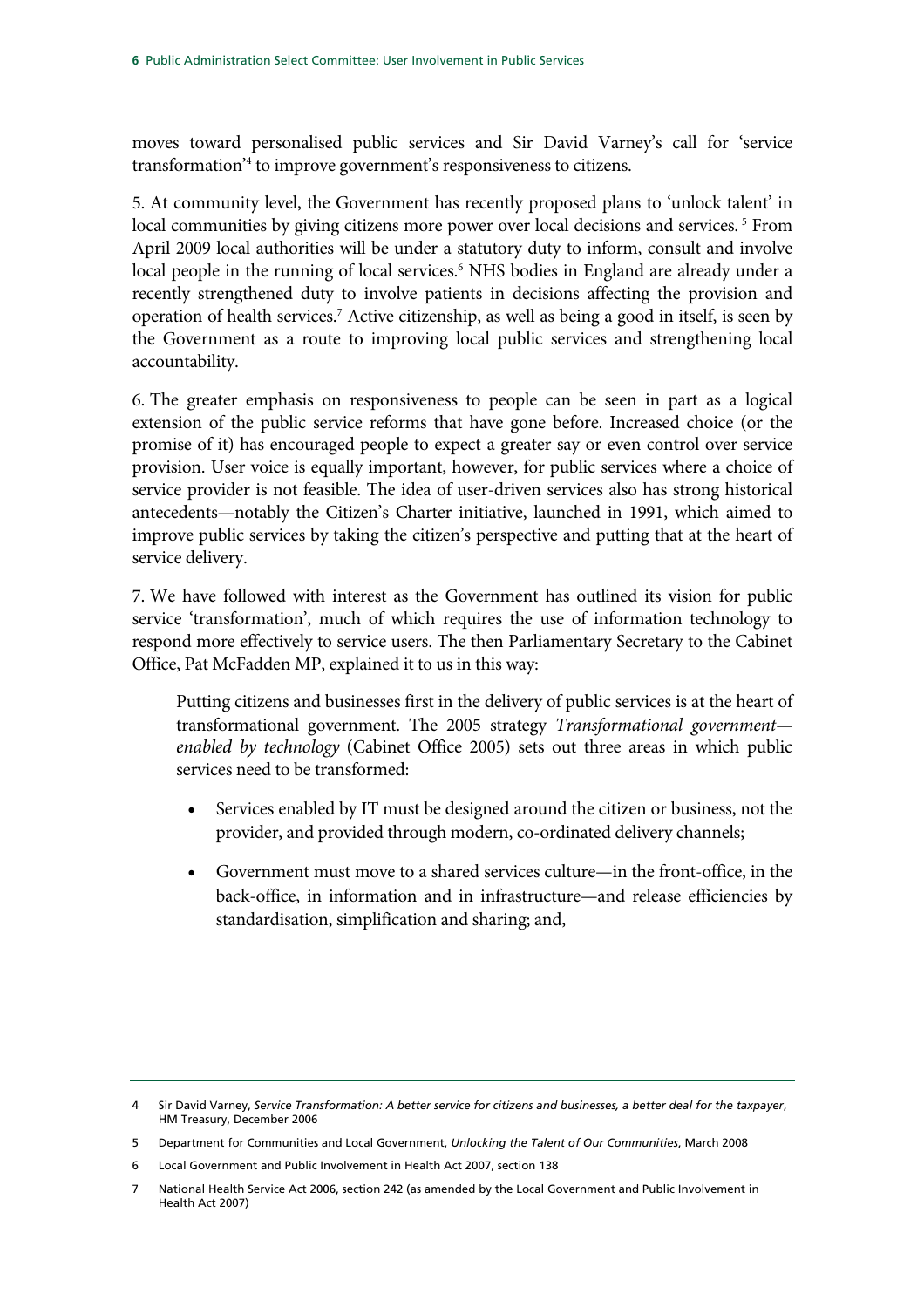• There must be broadening and deepening of government's professionalism in terms of the planning, delivery, management, skills and governance of IT enabled change.<sup>8</sup>

8. In this inquiry, we have explored more widely the issue of how public services could be made more responsive and user-oriented. This includes changes to the way that service users see their role in service design and delivery, the role of service professionals and practitioners, and whether the way in which public services are currently organised enables effective user involvement and participation. We believe the challenge for government is to ensure that, where appropriate, public services are as responsive as possible to the people that use them. This Report therefore examines the scope for public service users to influence, direct or control the public services they receive.

### 2 What are 'user-driven' public services?

9. Traditionally, government bodies have involved users of public services through consulting directly with users or with their representatives about the services received. We are concerned in this Report with forms of user involvement that go beyond consultation—what we term 'user-driven' public services. We shall, however, briefly consider the rationale for user consultation and the experience of it in practice, before going on to examine the implications of user-driven public services.

#### **User consultation**

10. Public involvement in policy development, including consultation with citizens and people that use public services, is a necessary part of a healthy democracy. Good consultation can also improve the content of policies and the quality of service provision, as the Government acknowledged in its 2007 paper *Effective Consultation*.<sup>9</sup> Consultation with people that use public services is particularly important because many users, understandably, have strong views about the services they receive—especially where those services significantly affect the quality of their lives. As Liz Stone of Mencap told us, "…for a lot of people with learning disability they want to be very active in the whole design and delivery of service because it is about them; it is about you; it is about your life".<sup>10</sup>

11. Unfortunately, much of the evidence we received on user consultation indicated a significant amount of cynicism—on both sides—about the effectiveness of actual consultations. From the Government's point of view, there can be a danger that the same people are heard from repeatedly—the 'usual suspects' syndrome. From the user perspective, there is often scepticism among people being consulted about whether what they say is really taken into account. (A prominent example was the Government's 2006 consultation on nuclear power, which the High Court ruled was "manifestly inadequate" as a consultation.<sup>11</sup>) This is especially so if people suspect that key decisions have already been

<sup>8</sup> Ev 194 (This and all subsequent evidence references are to the oral and written evidence volume *Public Services: Putting People First*, Session 2007–08, HC 408)

<sup>9</sup> Cabinet Office, *Effective Consultation*, June 2007, p 4

<sup>10</sup> Q 370 [Ms Stone]

<sup>11</sup> *R (Greenpeace Ltd)* v *Secretary of State for Trade and Industry* [2007] EWHC 311 (Admin)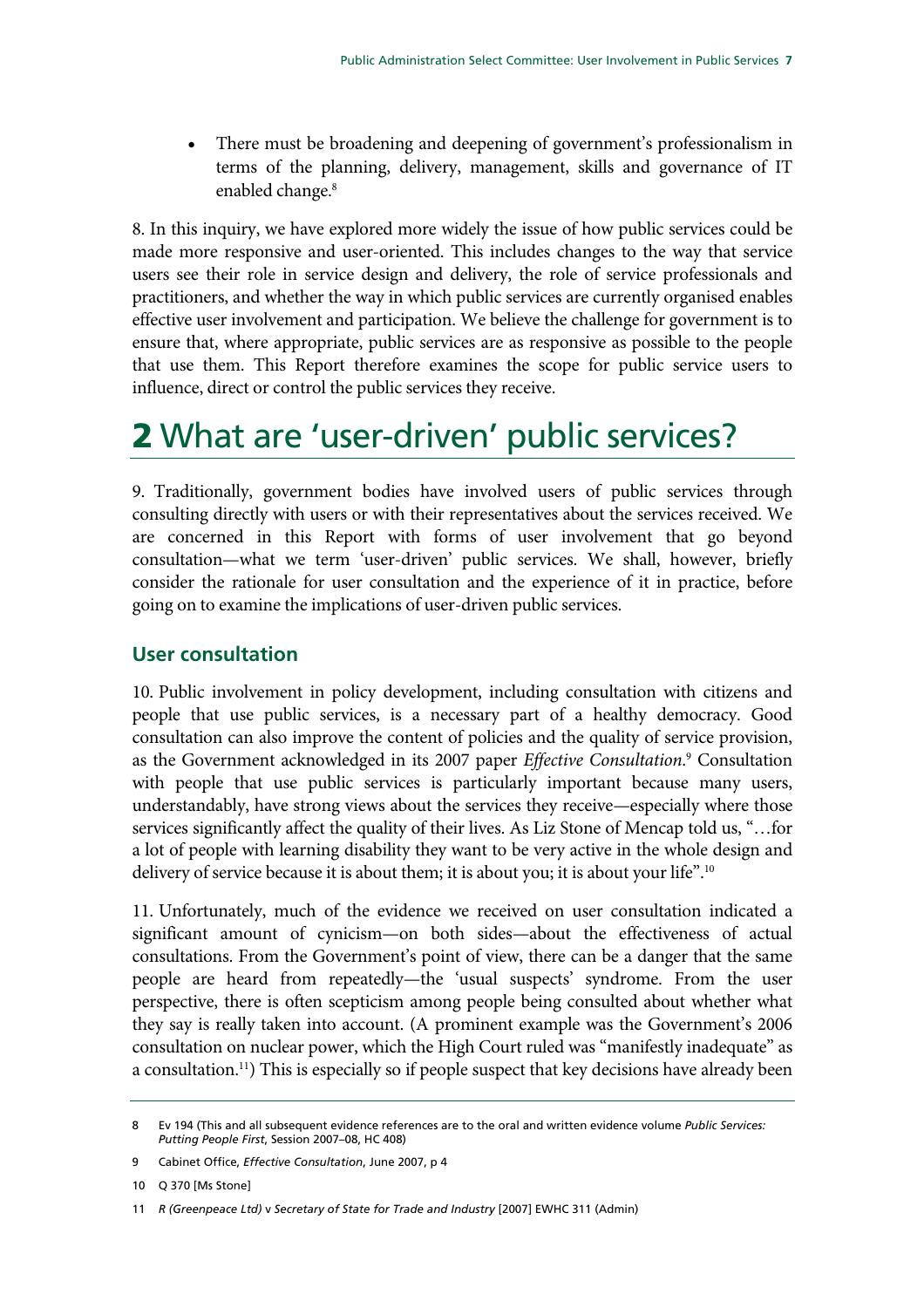taken, as the national service user network Shaping Our Lives and the Hansard Society suggested to us:

…many people were concerned about tokenistic user involvement and taking part in consultations in which they do not feel that they are being listened to, which consequently means action/change does not result from their involvement.<sup>12</sup>

It is best not to sponsor consultation where decisions have already been made. Engagement needs to be authentic. False engagement—consultation for the sake of persuasion—leads to more disillusionment not less.13

12. Pat McFadden MP accepted that the onus fell on government bodies to be clear about the purpose and boundaries of consultation, so that people's expectations were not unrealistic:

Cynicism can be produced because of a lack of clarity about what is actually on the table here when we consult and I think it is legitimate for a government to say, "Look, we've made up our minds to do A, B or C but we want to consult you about how we do it"…I think my response to this would be to hope that government would be clear about what exactly was being consulted about, what is open for debate, what is not already decided and what is.<sup>14</sup>

13. New initiatives on user consultation and engagement have emerged in recent years, including those that have been enabled by developments in information and communication technology. Innovations such as ministerial blogs, online consultations and web forums extend the channels through which government engages with citizens.15 The Government has also shown a renewed interest in citizens' juries and other deliberative consultations (for example, the deliberative events with young people, parents and others that fed into the development of *The Children's Plan*16). In the *Governance of Britain* Green Paper, the Government proposed a duty to consult on major decisions through mechanisms such as citizens' juries.17 Depending on how they are constituted, deliberative mechanisms can enable people to make informed contributions to decision making and can enhance democratic engagement. Like other forms of consultation, however, this depends on whether the Government is genuinely committed to listening to and learning from the people it engages in deliberation.

14. **We are pleased to see the Government's initiatives for improving the effectiveness of consultations and for extending their reach. We support the underlying principle that government bodies need to make systematic efforts to collate and learn from the views of citizens and people using public services. Furthermore, government bodies** 

14 Q 432

17 Ministry of Justice, *The Governance of Britain*, Cm 7170, July 2007, p 49

<sup>12</sup> Ev 152

<sup>13</sup> Ev 139

<sup>15</sup> Ev 138; see also Hansard Society, *Digital Dialogues: An independent review into the use of online technologies to enhance engagement between central government and the public. Second phase report, August 2006–August 2007*, 2007, p 19 ff

<sup>16</sup> Department for Children, Schools and Families, *The Children's Plan: building brighter futures*, Cm 7280, December 2007, pp 155–156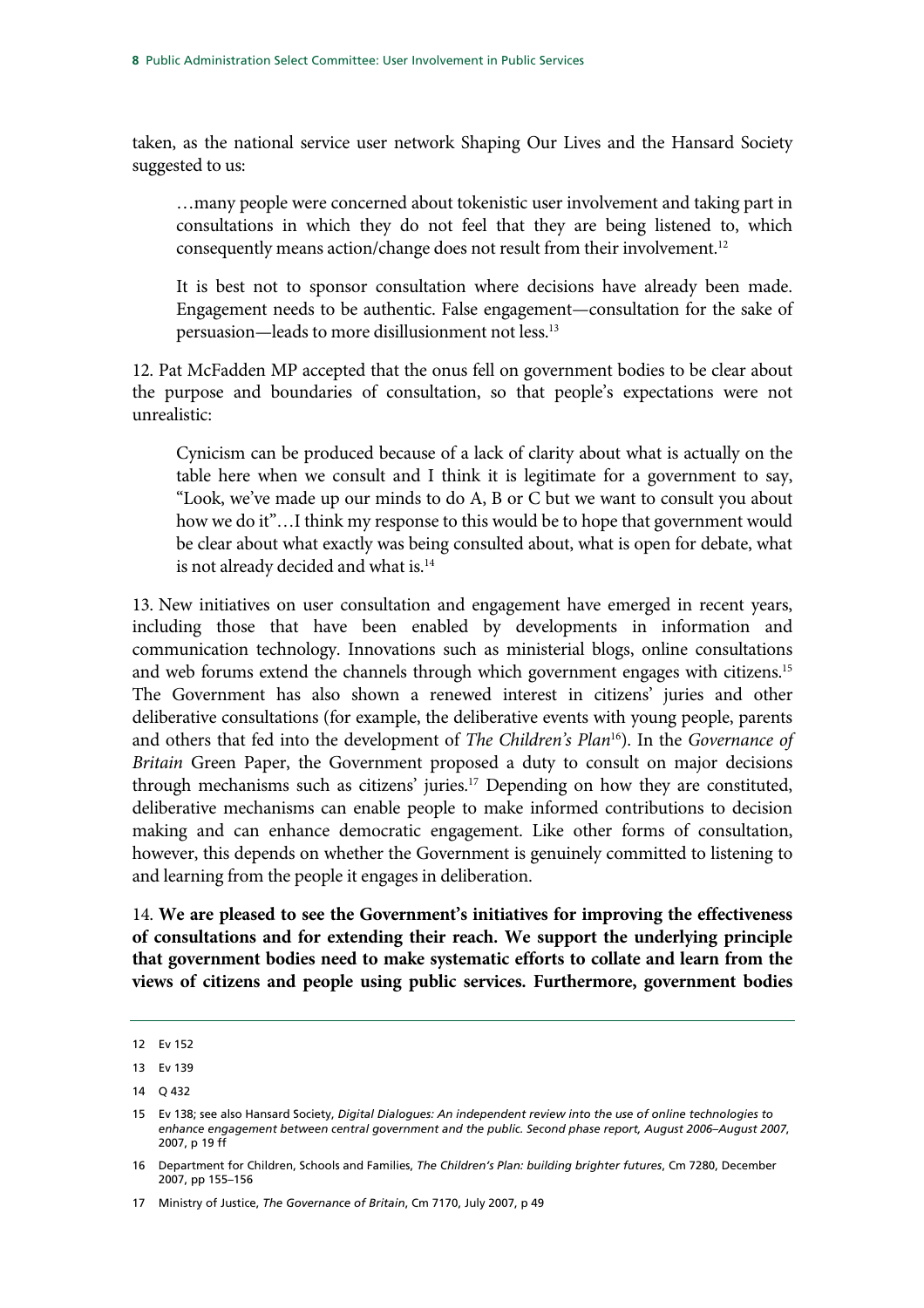#### **must do this in good faith: consultations should make plain what they are trying to do, and this understanding should be clearly communicated to the people being consulted.**

15. We now consider forms of user involvement in public services that embody a deeper level of engagement on the part of service users: user-driven public services.

### **User-driven public services**

16. User-driven services are those that actively involve the people using them in service design and delivery. They entail drawing upon the expertise, views and perspectives of service users to complement the skills and input of service professionals. User-driven services go beyond user consultation or user representation. As we have seen, consultation serves an important function in eliciting people's views about the services they are getting, but it can be a one-way process—there is no guarantee that services will actually change as a result. By contrast, the idea of user-driven services involves public service staff and users working together to determine what services are provided and how.

17. The Minister for the Cabinet Office, Ed Miliband MP, has described it in this way:

…responsive public services look not just at needs but also at strengths and abilities. Public services must respond to and mobilise the expertise, ideas, time, and willpower of people using them. What I call the "letterbox model"—where the service was just delivered to the user—doesn't see us as participants who can shape our own lives.<sup>18</sup>

18. This is echoed by Sophia Parker of Demos, who told us:

[It] is very much a way of understanding how you achieve some of the outcomes we are talking about, recognising that if you want to create a society of life long learners, if you want to create a healthy population, that is not something that can be delivered by some institutional public service. It needs to engage all of us and motivate all of us not to smoke, to eat healthily and so on.<sup>19</sup>

19. Under the general heading of 'user-driven services', we consider what is termed 'coproduction' in public services—the notion that service users work *with* service practitioners and professionals to 'co-produce' desired outcomes such as good health or safe communities. We also examine 'user-directed' services, where service users are able to control or direct (often by financial means) the services they receive. 'User-driven services' is a useful catch-all term to cover the different forms of deeper user involvement in public services. The core underpinning idea is the same, however: that successful public services will both enable and engage the people they are designed to serve.

20. Public services that put a central emphasis on involving people are still far from common. Moreover, user involvement is more relevant to those public services that people consume as personal, client-based services (such as health, education and housing) than those provided on a more collective basis (such as policing or fire and rescue). Some of the

<sup>18</sup> Speech by Ed Miliband to 5th annual Guardian public services summit, 7 February 2008

<sup>19</sup> Q 397 [Ms Parker]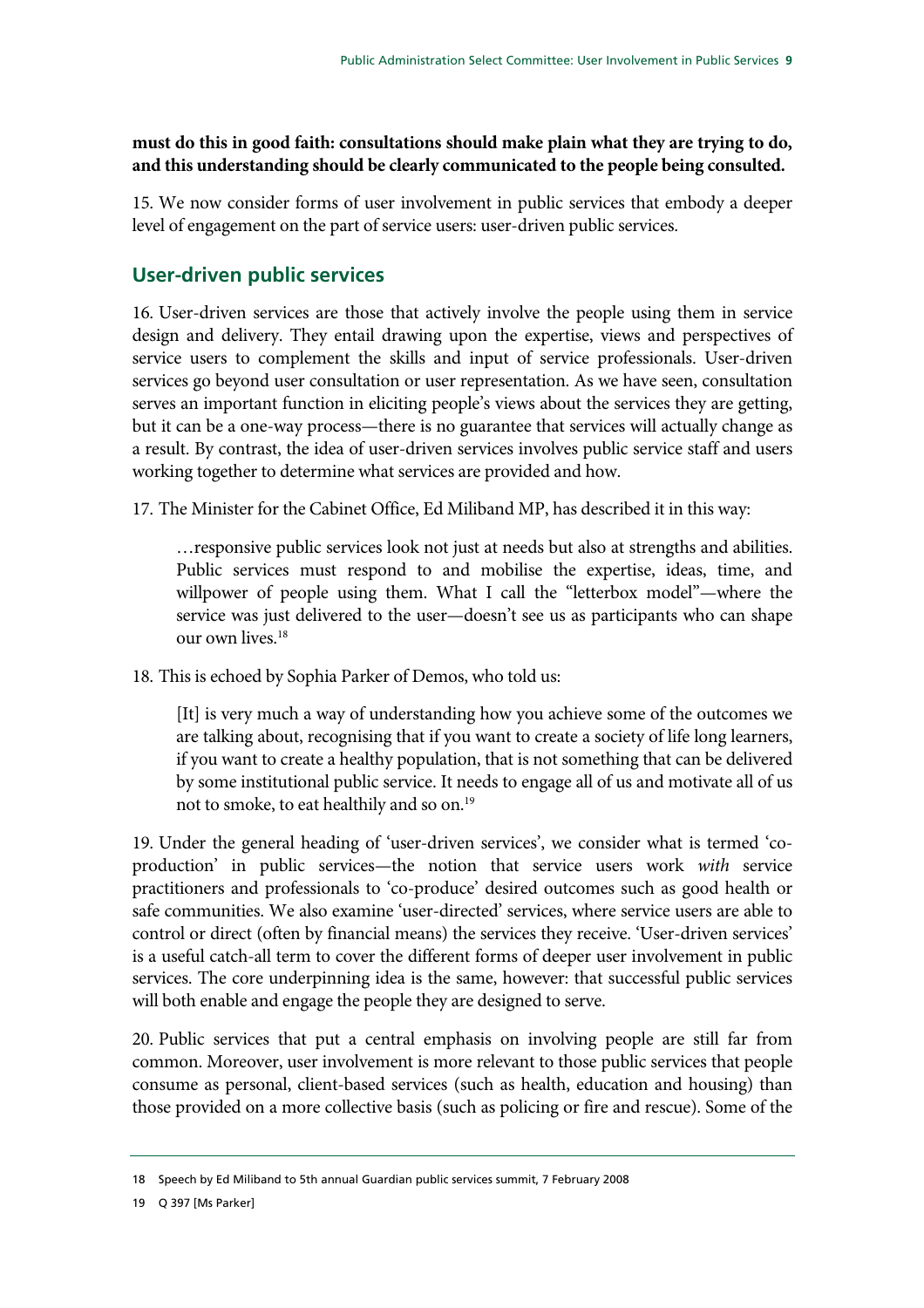few practical examples of user-driven public services that we encountered in the course of our inquiry are described in the table below.

#### **Examples of user-driven public services**

### *Health and social care: expert patients, individual budgets, and community care navigators*

The area of health and social care has seen many developments in user-focused services. This is particularly so in relation to patients with long-term conditions, who often become expert at managing their own conditions. Co-produced health services are based on developing the partnership between health professionals and patients in order to determine the best course of care.

The **expert patients** programme enables patients with long-term chronic conditions to gain the skills needed to manage their conditions better on a day-to-day basis. Expert patients are also able to provide peer support, advice and information to others with the same condition.<sup>20</sup>

**Individual or personal budgets** and **direct payments** entail giving patients financial control over the health and social care services they receive, so that they can direct the support or services they get. These sorts of financial mechanisms recognise that patients are often best placed to understand what they need and to make decisions about their own care accordingly. Under the 'Putting People First' initiative, the Government has stated that by 2011 it intends to make personal budgets available to all people receiving publicly funded adult social care.<sup>21</sup>

**Community care navigators** (CCNs) are health service staff who have been specifically trained to engage with patients in community settings, in order to offer help and advice with their (usually long-term) conditions. We visited a CCNs project in Newham, east London, which worked with people locally to identify chronic illness at an early stage, increase knowledge of long-term health conditions and support self-management of conditions.

#### *Housing: tenant-led management*

Since 1994, council tenants in England have had the statutory right to manage their own properties. Under the right to manage, groups of tenants are able to form tenant management organisations (TMOs) to collectively manage their homes. TMOs undertake housing services such as rent and service charge collection, cleaning of communal areas and are responsible for repair and maintenance work. There are over 250 TMOs managing some 85,000 homes between them.22

<sup>20</sup> Ev 170, 180

<sup>21</sup> Department of Health, *Putting People First: A shared vision and commitment to the transformation of adult social care*, December 2007, p 3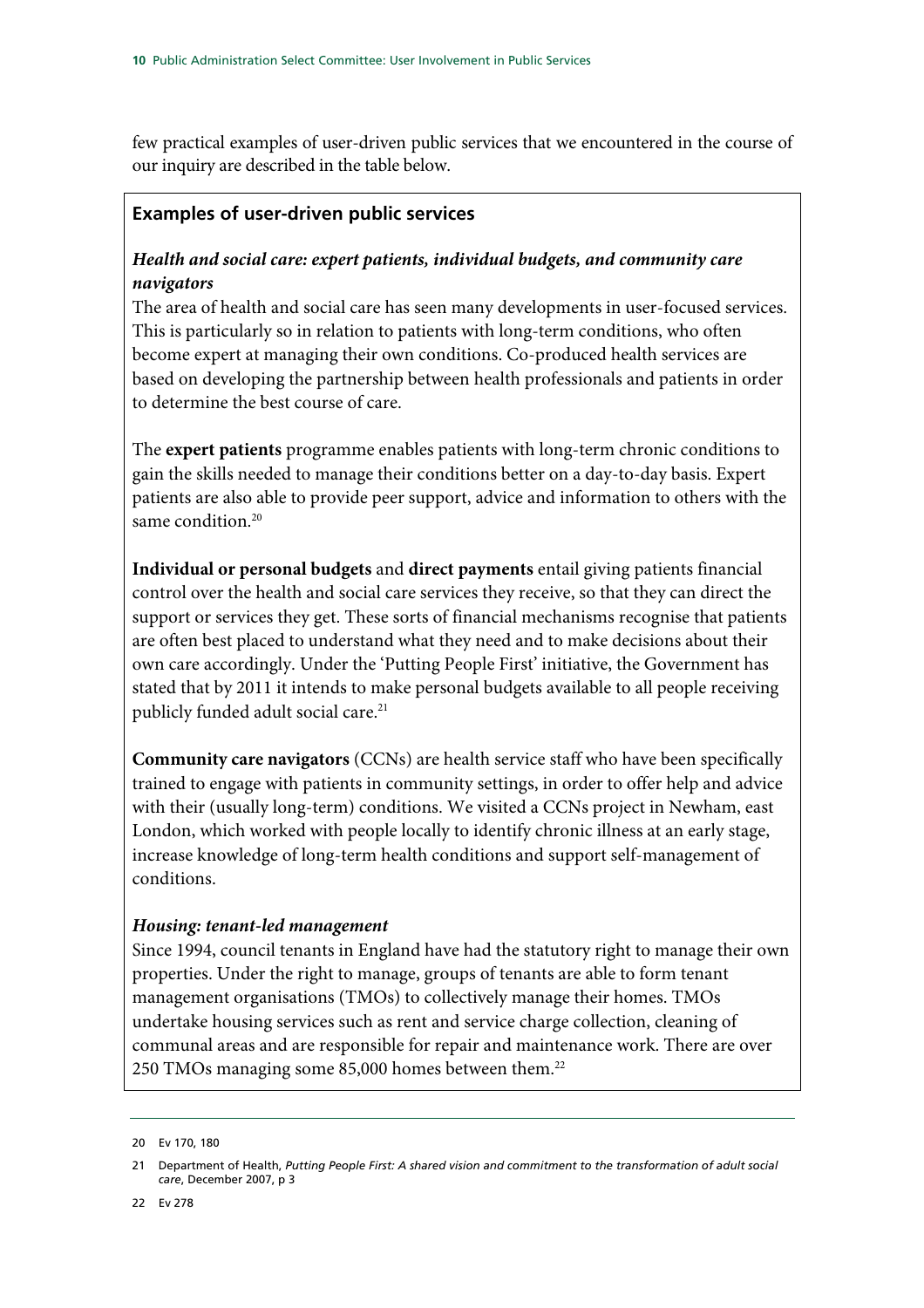#### *Education: personalised learning*

Personalised learning is, according to the Government, "high quality teaching that is responsive to the different ways students achieve their best".23 It involves schools and teachers tailoring education to individual needs and aptitudes, in order to fulfil each pupil's potential. Under 'Assessment for Learning', a component of personalised learning, teachers work with pupils to identify educational needs and goals. Teachers and pupils can then agree on what needs to be done to promote progress towards those learning goals.

21. The Government's support for user-focused public services is evident in its promotion of the greater personalisation of services.<sup>24</sup> The Strategy Unit, in its recent survey of the future strategic challenges facing the country, noted that: "World class public services will only be achieved by actively engaging with citizens in achieving more personalised public service outcomes".<sup>25</sup> Personalised public services include many of the examples listed above, such as personalised learning in education, and personal budgets and direct payments in health and social care.

22. We have been interested in how greater personalisation links with what we have termed user-driven public services, given that both are directed at improving public service provision to the individual. We note, however, that personalised services are not quite the same as services that engage and empower people: a service can be individualised without actively involving the person concerned (e.g. a teacher tailoring an education plan for a pupil without reference to the pupil's or parent's wishes). **We welcome the Government's support for public services that focus on service users. We believe that achieving highquality, responsive public services requires empowering and engaging with service users as much as addressing their needs. We urge the Government to foster a public service culture of working** *with* **the people that use services in order to ensure that moves toward greater personalisation result in excellent public services.** 

-

<sup>23</sup> Department for Education and Skills, *A National Conversation about Personalised Learning*, 2004, p 6

<sup>24</sup> Strategy Unit, *Building on Progress: Public Services*, chapter 4

<sup>25</sup> Strategy Unit, *Realising Britain's Potential: Future strategic challenges for Britain*, Cabinet Office, February 2008, p 153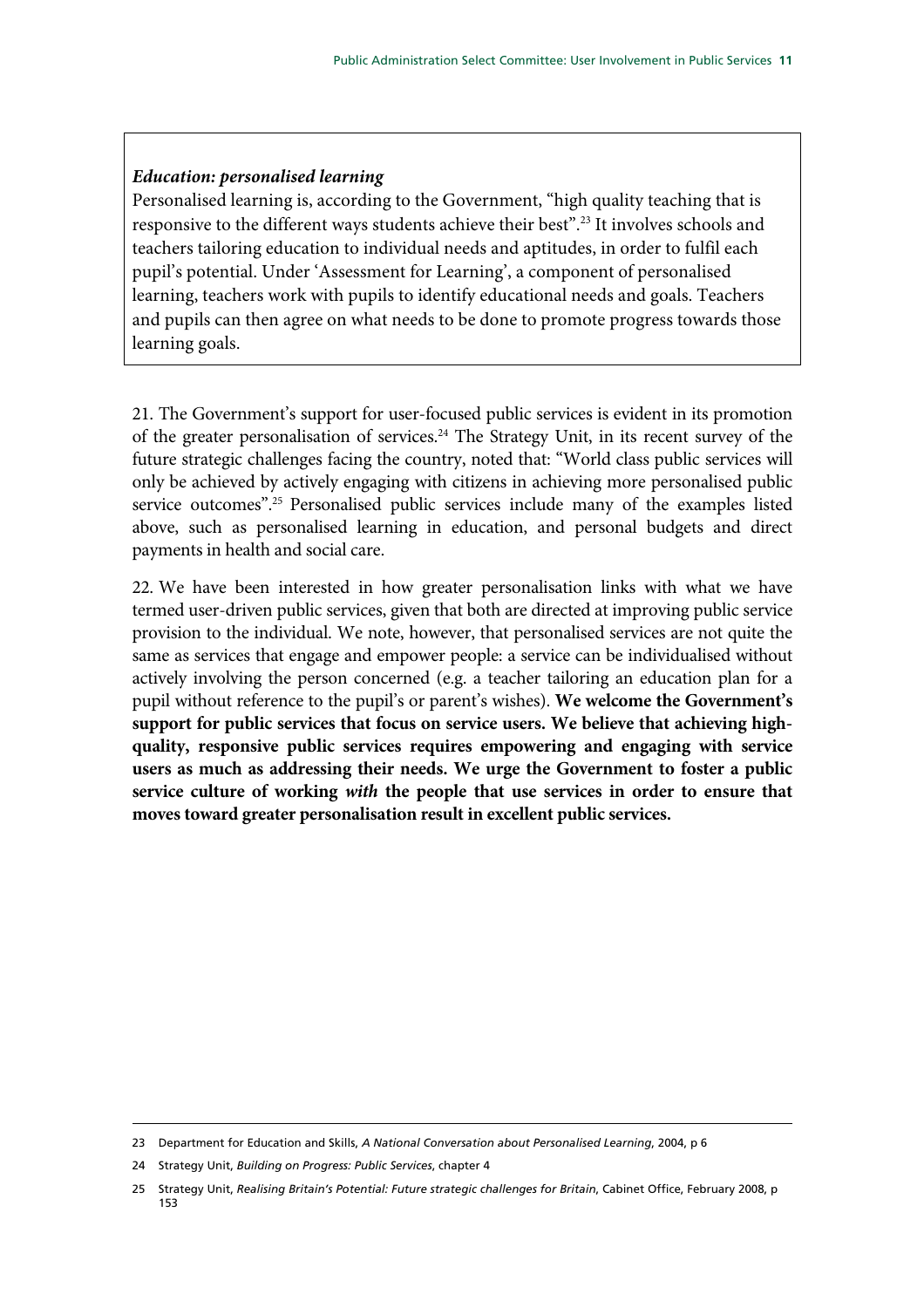## 3 Why user-driven public services?

23. The case for increasing the extent of user involvement in public services rests on several different arguments. One type of argument is principle-based, and proceeds from the belief that involving citizens is the right thing to do on moral and political grounds. The other type of argument is more outcome-based: that user-driven services result in better service quality, and as a result will bring about better outcomes for people using those services. They may also prove more cost-effective for the state. We examine each of these arguments in turn.

### **The moral and political case**

24. Citizen participation in decisions about the design and delivery of public services is often seen as a good in itself.26 It empowers people by allowing them to shape services that affect the quality of their own lives, and it connects them with the wider public realm. In this way, it encourages people to identify with public services—the sense that public services are 'theirs'. User-driven services can therefore strengthen people's feelings of citizenship and belonging in a democratic society.

25. We recognise that there are contrary views which argue that increasing the level of user participation in public services could undermine representative democracy.<sup>27</sup> This concern is related to a broader question about what place more direct forms of democracy, including participatory initiatives, should have in a system of representative government. The apprehension is that user participation in decisions on public services opens up the possibility of diverging from the policy direction decided by elected representatives, who have a popular mandate for their policies.

26. Citizen participation, unless taken to extremes, should not be seen as undermining representative democracy. As David Bell, Permanent Secretary at the then Department for Education and Skills, told us:

…I do not see any necessary contradiction. Clearly you have got a democratically elected authority that will have responsibility, amongst other things, for deciding the structure of the youth service but, it seems to me, alongside that you can quite legitimately say, in coming to your decisions about the services for youth, you have to take account of what young people say, and that is what we have said within our schemes…The more general point I would make, for local and for central government, [is] I do not think we can just rely on the legitimacy of the democratic process if we assume by that that citizens have no engagement between elections.28

27. We too believe there is a clear place for user involvement and participation in our system of government. An elected authority, whether at national or local level, determines

<sup>26</sup> Ev 177, 187

<sup>27</sup> Ev 194

<sup>28</sup> Q 522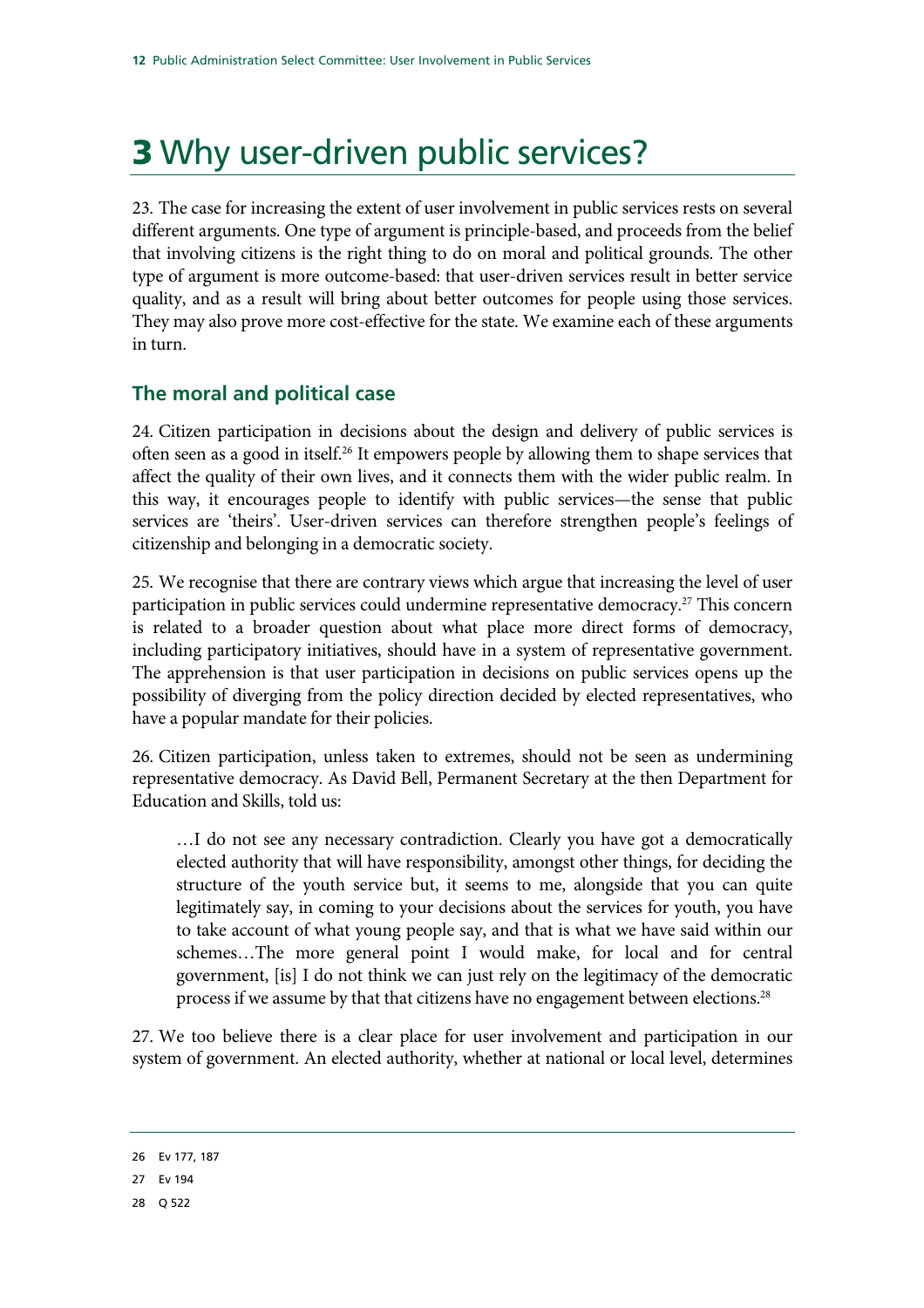the overall shape of public services. Within this framework, and where appropriate, there is then the space for service users to influence or direct the services they receive.

#### **Improving public services**

28. Proponents of user participation in public services claim that there are obvious benefits to service users from involving them in service provision. We were told that it reduces the risk of providing unsuitable or inappropriate services, as users will often be in the best position to judge their own needs.29 In addition, user involvement can encourage people to better understand their own service needs and improve their confidence. This, in turn, can have positive effects on the outcomes they want to see, such as improved health or educational progress.

29. The public service users that we heard from expressed this view very forcefully. Members of Shaping Our Lives, the health and social care user network, stated:

We are the experts! We know what we need.<sup>30</sup>

30. David Holmes of Mind told us that user-directed services were necessary because user consultation did not go far enough. For him, user control was the only way of guaranteeing that services would actually meet his needs:

In our experience the reason people have started to seek user control is that the mechanisms and involvement do not seem to have brought about the changes they would like. They have been consulted but they seem to have been excluded from the real decision making…they tell people what they want and they do not get it. If service users were truly heard and services were truly responsive to their needs then I do not think that the issue of control would come up.<sup>31</sup>

31. We heard that greater user involvement and control benefits practitioners and professionals working in the public services as well. Encouraging service users to help define and direct the services they receive should allow professionals to share some of the responsibility for achieving desired outcomes such as better health—relieving them of the burden of unrealistic expectation, and avoiding creating or perpetuating a culture of dependency.32 Matthew Taylor of the Royal Society of Arts (RSA) and Sophia Parker of Demos explained that this can increase job satisfaction for people working in public services:

I think there is an agenda here which again is not about placing more demands on public servants; it is about that job of public servants being one which feels much more useful to them.<sup>33</sup>

- 31 Q 368
- 32 Ev 176–177
- 33 Q 401 [Mr Taylor]

<sup>29</sup> Ev 156, 159, 170

<sup>30</sup> Ev 153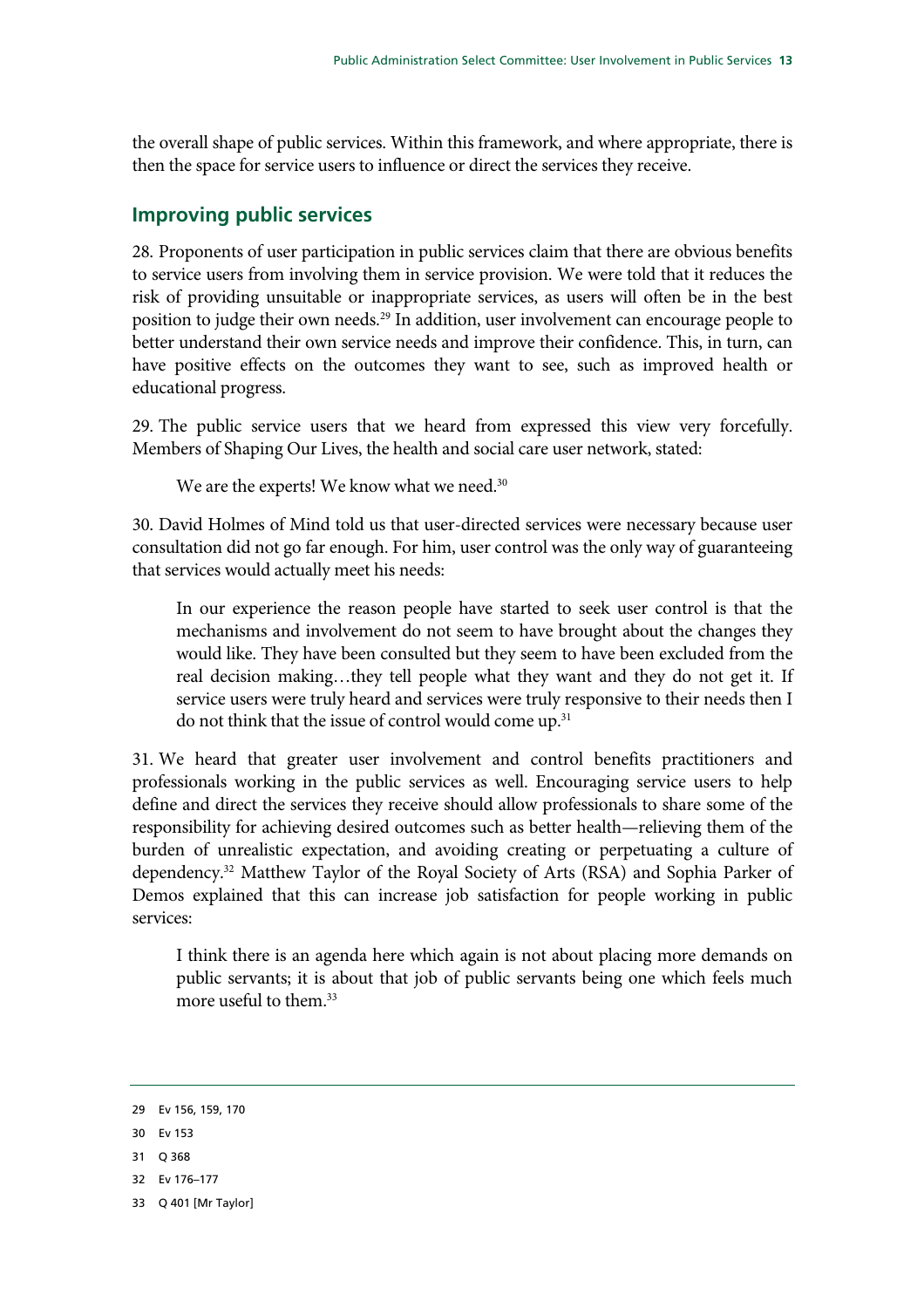…when you start talking about involving people, about some of the principles implied by co-production, it taps right back into that value set that got people into the public services as a professional in the first place.<sup>34</sup>

32. Formal evaluations of user participation and direction provide evidence of tangible improvements to services. In social housing, a government-commissioned evaluation of tenant-led management concluded that it resulted in improved delivery of housing services such as rent collection and repair work, as well as higher tenant satisfaction and longerterm retention of tenants. Indeed, in most cases, tenant management organisations performed better than their host local authorities.<sup>35</sup> The General Teaching Council informed us that personalised learning has beneficial effects such as higher pupil selfesteem and positive attitudes to learning.<sup>36</sup> Research by the (then) Department for Education and Skills found that, in schools with a strong commitment to personalised learning, individualised assessments of pupils' learning needs had improved pupil progress and raised educational attainment.<sup>37</sup>

33. The evidence we received suggests that increasing user involvement has distinct benefits for both service users and service professionals. Improved service delivery and higher satisfaction with the services provided are, in turn, likely to translate into better service outcomes. Initial evaluations should, however, be treated carefully as some early assessments of user involvement consider small pilot schemes where participants are typically enthusiastic and well-informed. As this will not always be the case, it is difficult to extrapolate from these studies the effects of extending user involvement more widely. We turn now to consider the issue of how to assess the cost-effectiveness of user-driven services.

### **Cost-effectiveness and value for money**

34. Advocates of user-driven services sometimes refer to cost-based arguments—that increased user control can bring about cost savings in public service provision. We have seen little systematic evidence so far about the cost-effectiveness of user-driven services. Liz Stone of Mencap did suggest to us that individual or personal budgets that allow people to choose and purchase the care and other services they want are cheaper than other forms of provision.38 We also heard anecdotal evidence from our visit to the Newham community care navigators scheme that their service resulted in people needing fewer GP visits and less hospital treatment.

35. Systematic evaluations of user-directed services are still quite rare, given that there are few established programmes of user control over services. An initial evaluation of the 'In Control' programme, which piloted greater user control over social care provision through the use of individual budgets, suggests the initiative was cost-effective:

36 Ev 267–269

38 Q 369

<sup>34</sup> Q 401 [Ms Parker]

<sup>35</sup> Liz Cairncross, Caroline Morrell, Jane Darke and Sue Brownhill, *Tenants Managing: An evaluation of tenant management organisations in England*, Office of the Deputy Prime Minister, November 2002, paras 4.10–4.54

<sup>37</sup> Department for Education and Skills, *Assessment for Learning: 8 schools project report*, May 2007, pp 29–40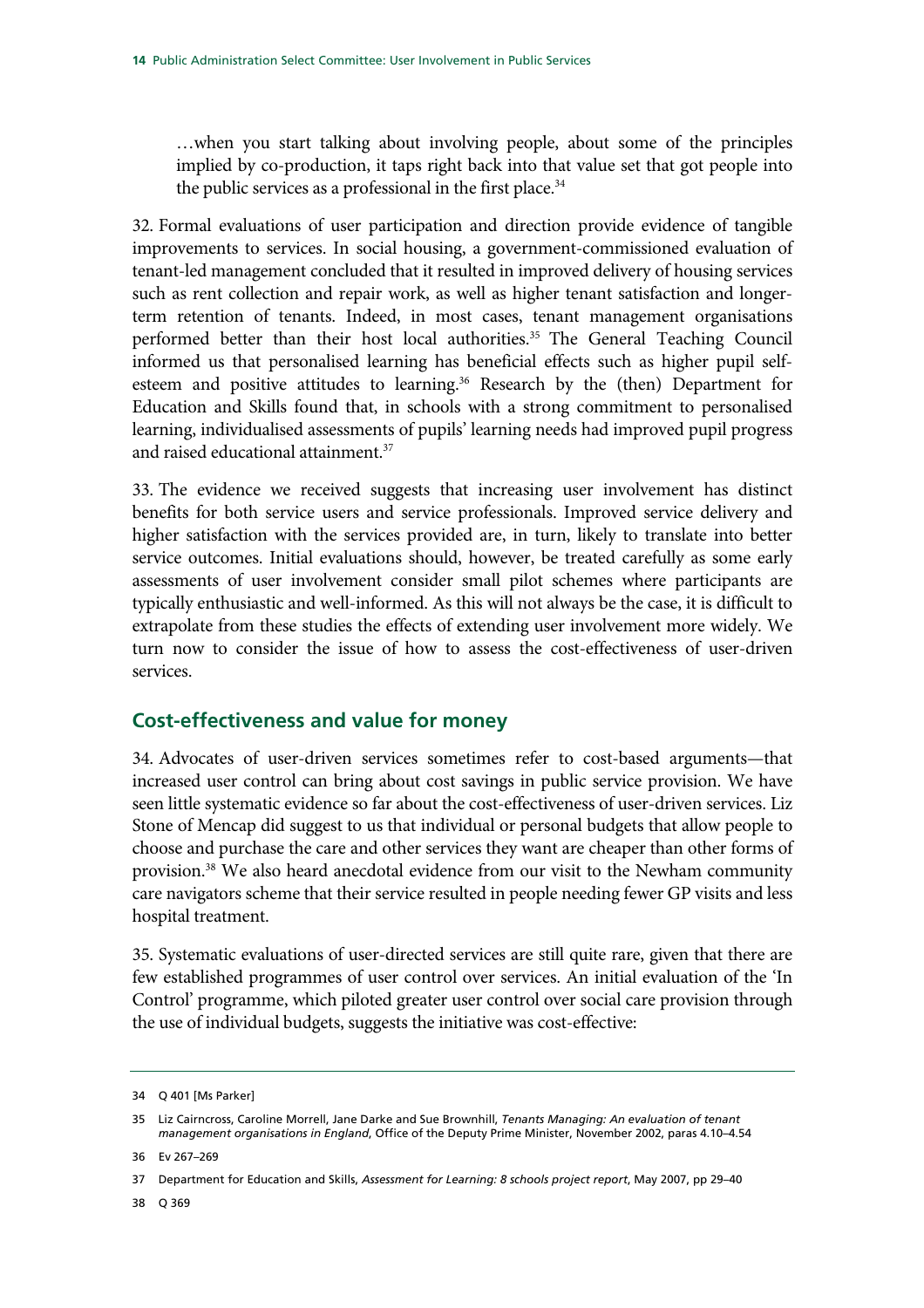The evaluation of the first three years of the scheme indicates that satisfaction has risen hugely, even though costs have stayed stable and in some cases gone down, indicating that often user involvement can lead to much smarter, more efficient as well as more personalised forms of resource allocation.<sup>39</sup>

36. Nonetheless, in some circumstances it will be more, not less, expensive to tailor services around the individual. This is especially likely to be the case where service delivery moves away from cost-conscious block provision, or where there are economies of scale from large institution-based provision. Cost savings may also be constrained by the extent to which the labour of service professionals or practitioners can be substituted for that of service users—for example, in making assessments about the suitability of care packages.

37. Public service users put to us very strongly that moves toward user-directed services should not be about cost cutting or the transfer of costs to service users. In their view, user control is not a replacement for adequate public funding of services.<sup>40</sup> Indeed, *additional* funding would be needed where user-focused services are more expensive to provide due to higher administrative and staff time costs. The logical conclusion of this view is that better value for money will hinge on the improved outcomes that can be expected from increased user involvement in service provision, rather than on potential cost savings.

38. **There are many advantages claimed for user-driven public services, including strengthening citizenship and improving public services. An evaluative evidence base is starting to emerge, indicating that user-oriented services have resulted in higher satisfaction with services and better outcomes. There is little evidence as yet on their cost-effectiveness, however. We recommend that government departments overseeing public service provision put in place rigorous and coherent programmes to monitor user-driven initiatives (such as individual budgets in health and social care). These should identify both the costs and the outcomes of user-driven initiatives, in the short and the longer term.**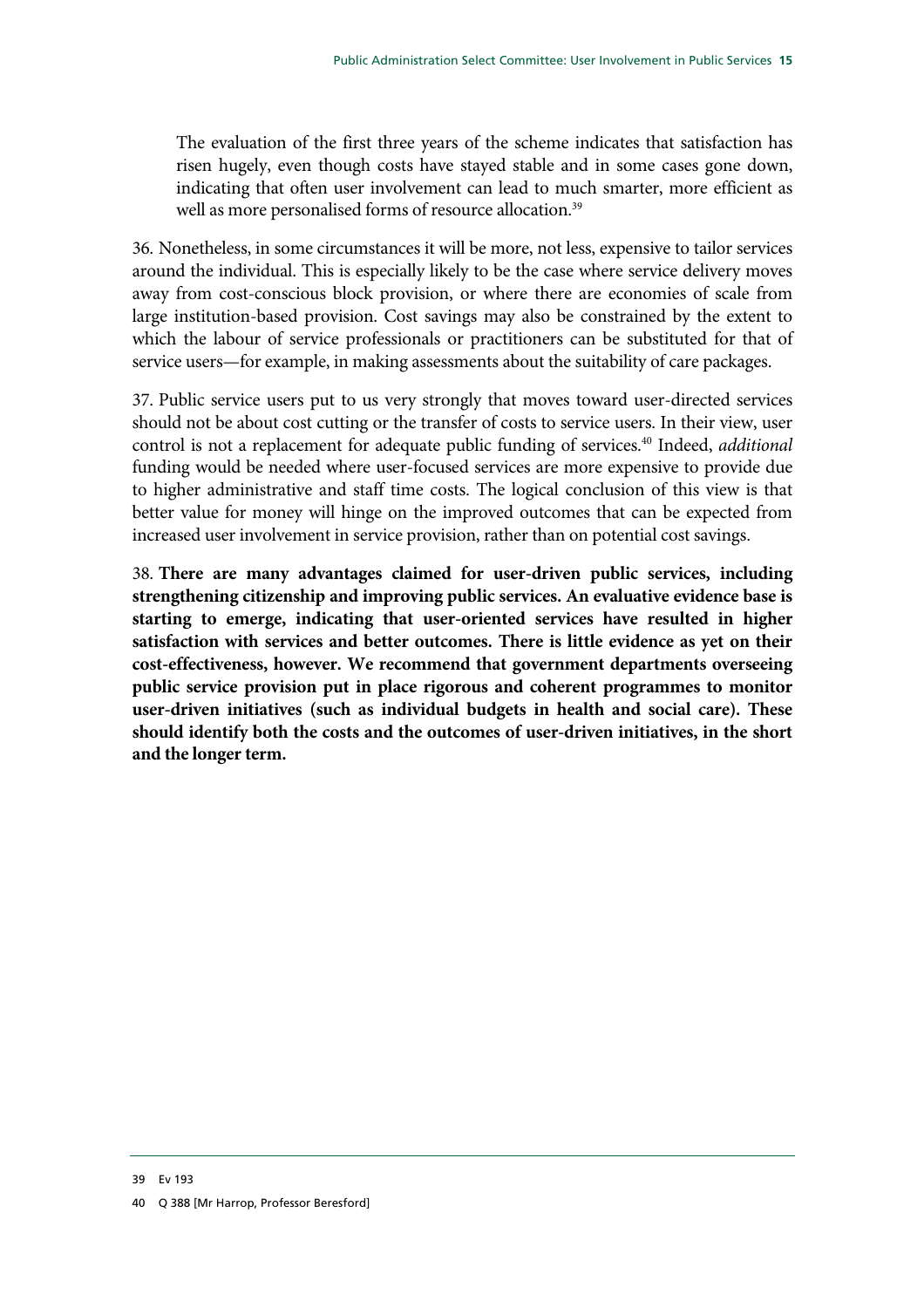## 4 Towards responsive, user-driven public services

39. Responsive, user-driven public services are as yet far from common. A more extensive application of user-driven services would have significant implications for the organisation of public services. This is because the elements of user-driven services—people directing and controlling the services they receive, and people taking greater responsibility for 'coproduced' services—represent what has been called a "Copernican revolution"41 in the nature of public service provision. Matthew Taylor was very clear about the scale of the challenge to be faced:

…this is not a tactic at the edges; this is a fundamental change in the organising principles of public services.42

40. In this part of our Report, we consider how public services would need to change in order to become more responsive and user-driven. We examine first the issues that public service provider organisations need to weigh up in deciding where user involvement will be appropriate. We then consider implications for the relationship between service users and service professionals. Finally, we look at how the organisation of public services would need to adapt in order to meet the requirements of responsive, user-driven services.

#### **Deciding where user involvement is appropriate**

41. The first decision that public service provider organisations need to make is whether greater user involvement is feasible and desirable. In some cases, service users themselves may rule it out: people may simply not want to be involved in decisions about the services they receive. The mental health service users we heard from told us they just wanted good quality mental health services, not control over services for its own sake.43 In other circumstances, people may not have the capacity to decide what services or courses of action are in their best interests, or may find this sort of responsibility onerous.

42. This suggests that user participation will not be appropriate to all situations; nor will it work to impose user involvement on people. Age Concern made the point that people will get involved when the issue is one that is important and relevant to them:

Mechanisms for involvement should be driven by what users want and operate on a scale that is relevant to them. The relative success of tenant management in social housing, compared to the lack of enthusiasm for public involvement in NHS foundation trusts, may be partly explained by the former being chosen rather than imposed, and by the very different geographic scales on which they operate.<sup>44</sup>

- 41 Ev 193
- 42 Q 406
- 43 Q 368
- 44 Ev 171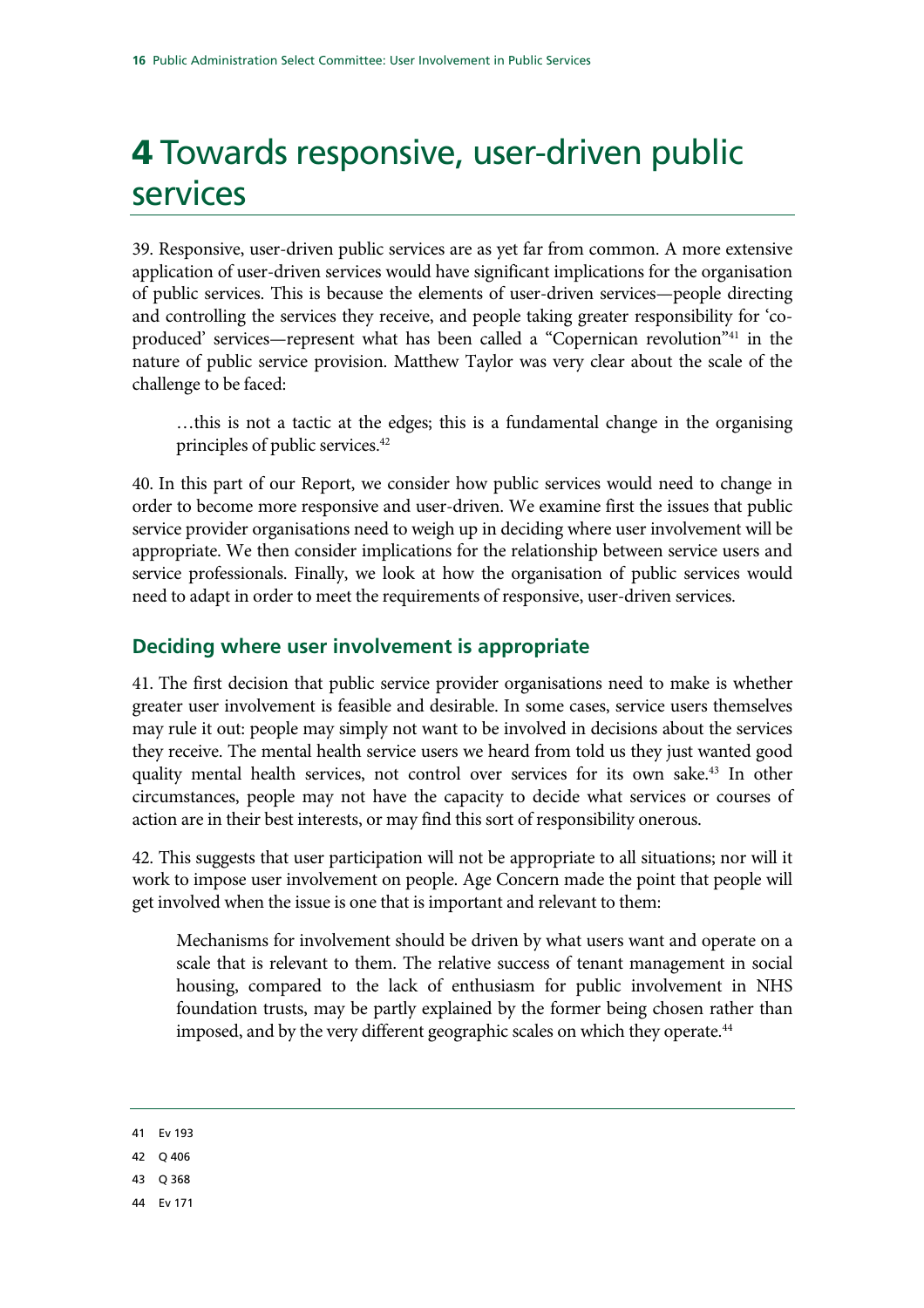43. There may be other reasons why user-driven services are not appropriate. Three key considerations that came up in the course of our inquiry were concerns about fairness, risk and cost. These concerns will need to be taken into account even where service users and professionals are otherwise enthusiastic about the prospect of user-driven initiatives. We consider each of these in turn.

#### *Fairness*

44. Virtually by definition user-driven services imply differences in what services will be provided to individual users, as well as how they are provided, given that individuals themselves will have different preferences about service provision. This could give rise to equity concerns. As with the choice agenda, user-driven services have been criticised for potentially benefiting articulate, well-off service users.45 Services that focus on the user *should* mean that individual circumstances and needs—whatever those circumstances and needs—are identified and then addressed. However, it would be prudent for public service providers to build safeguards or provisions into service design so that less articulate users are not disadvantaged.

45. Pat McFadden MP suggested to us that there is a role for government to help less articulate or confident service users:

We are probably all familiar with, for example, parents in our own constituency who really want to do the best by their child, get the best education and so on, but maybe they are not as forceful in making their views known and having all this information and so on. I think if the state in some capacity can help those people in a world where there is choice then that is a benefit to empowering people who perhaps at the moment are not empowered.46

We agree that it is important for the Government to pay particular attention to reaching and helping less forthcoming service users. We explore later some of the specific ways in which it might do so.<sup>47</sup>

#### *Risk and accountability*

46. User-directed services suggest that service users would take on some of the responsibility for assessing and bearing the risk of things going wrong. In many services this would require a major culture shift in attitudes toward risk. At the same time, people will need to be supported so that they understand the nature of the risk that they are taking on, and there may need to be appropriate regulatory safeguards against people bearing unreasonable risk.

47. A related point concerns the need for safeguards where there is the potential for a power imbalance to occur between service providers and service users. For example, people receiving long-term care provision are often vulnerable and dependent on the people

45 Q 444

46 *Ibid*

47 See para 58 ff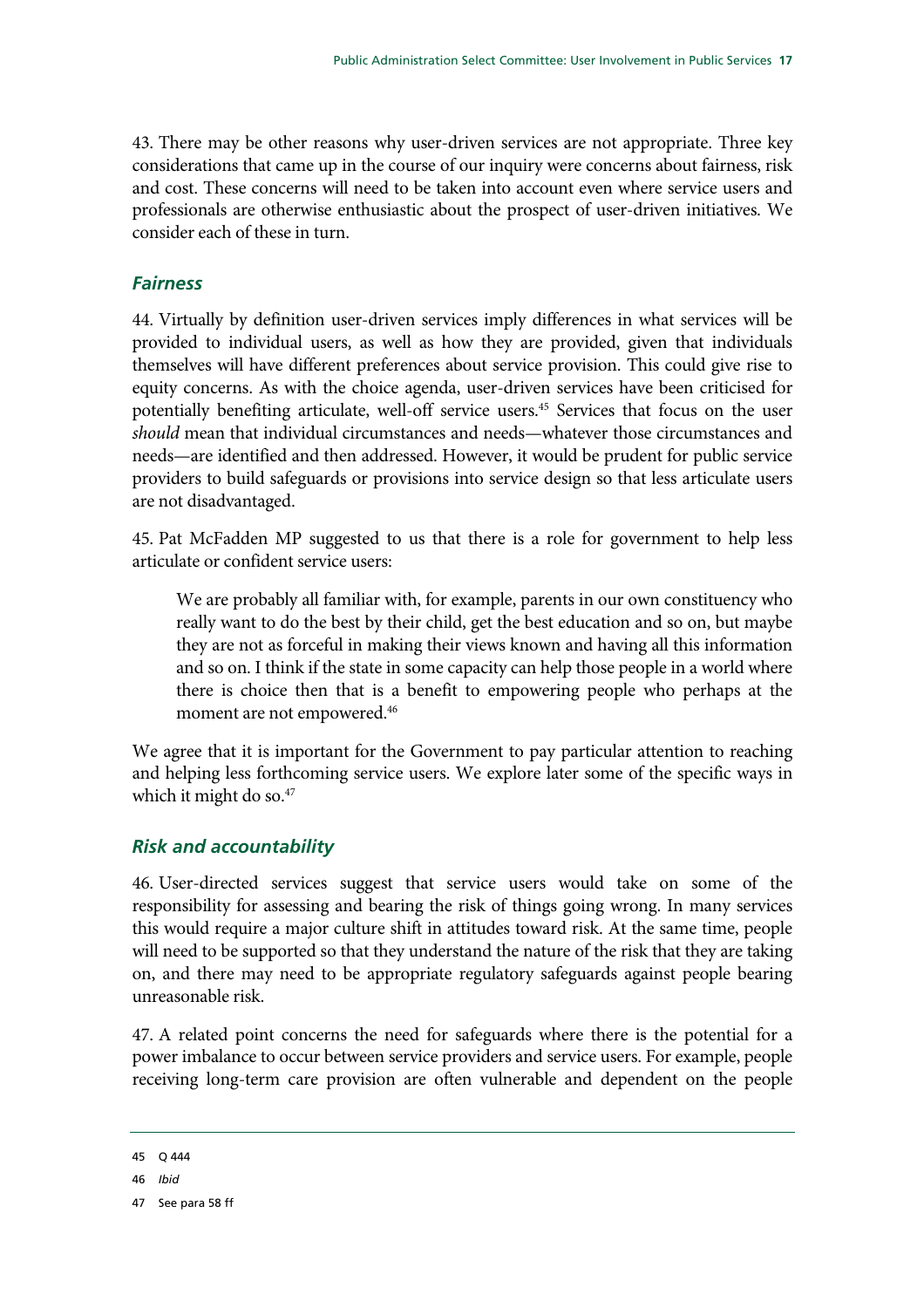providing their care. As a result, it may be extremely difficult for them to raise issues with their care providers if they are unhappy about aspects of their care, or to change 'suppliers'. In such circumstances, it may well be inappropriate or unfair to expect vulnerable service users to bear the responsibility for decisions about service provision.

#### *Cost*

48. As observed earlier, we received varying evidence on the cost implications of userdriven services.<sup>48</sup> Some evidence pointed to the potential for cost savings from userdirected services. Another view is that tailoring services to individual need is expensive, and can encourage people to demand more. Service provider bodies trying to assess costeffectiveness may find they come to different conclusions depending on the time period they consider, particularly in those cases where desired or expected outcomes are experienced over the long term. Finally, as noted earlier, we heard a very clear view from service users that user-directed services such as direct payments and individual budgets should not be used as a covert means of cost-cutting or cost-shifting.<sup>49</sup>

49. It is difficult to talk about the fairness, risk and cost of user-driven services in the abstract. They are, however, important considerations that will almost inevitably arise in any consideration of increased user involvement in public services. **Public service provider bodies need to consider issues of cost, fairness and risk in deciding whether user-driven services are appropriate in particular instances. Where increased user involvement is being pursued, provider organisations will need to determine how they assess and handle these issues. Departments overseeing public service provision should develop guidance on cost, fairness and risk issues arising out of increased user involvement, so that public service provider bodies can make informed decisions about how best to encourage user participation.**

50. Where concerns about user willingness, fairness, cost and risk have been evaluated and addressed, user-driven public services might then be considered both achievable and desirable. We turn now to examine the implications of making services more responsive and user-focused, and how government might encourage the conditions for user-oriented services to succeed.

### **Rebalancing the relationship: the role of service professionals**

51. Greater user involvement implies a rebalancing of the relationship between people employed in the public services and the people using those services. Ed Miliband MP has acknowledged the shift that needs to occur:

The first challenge is to involve users as people who shape and contribute to the service…It is about the nature of the relationship between user and professional. Of course, doctors will often have greater information and expertise—we will always be

<sup>48</sup> See paras 34–37

<sup>49</sup> See para 37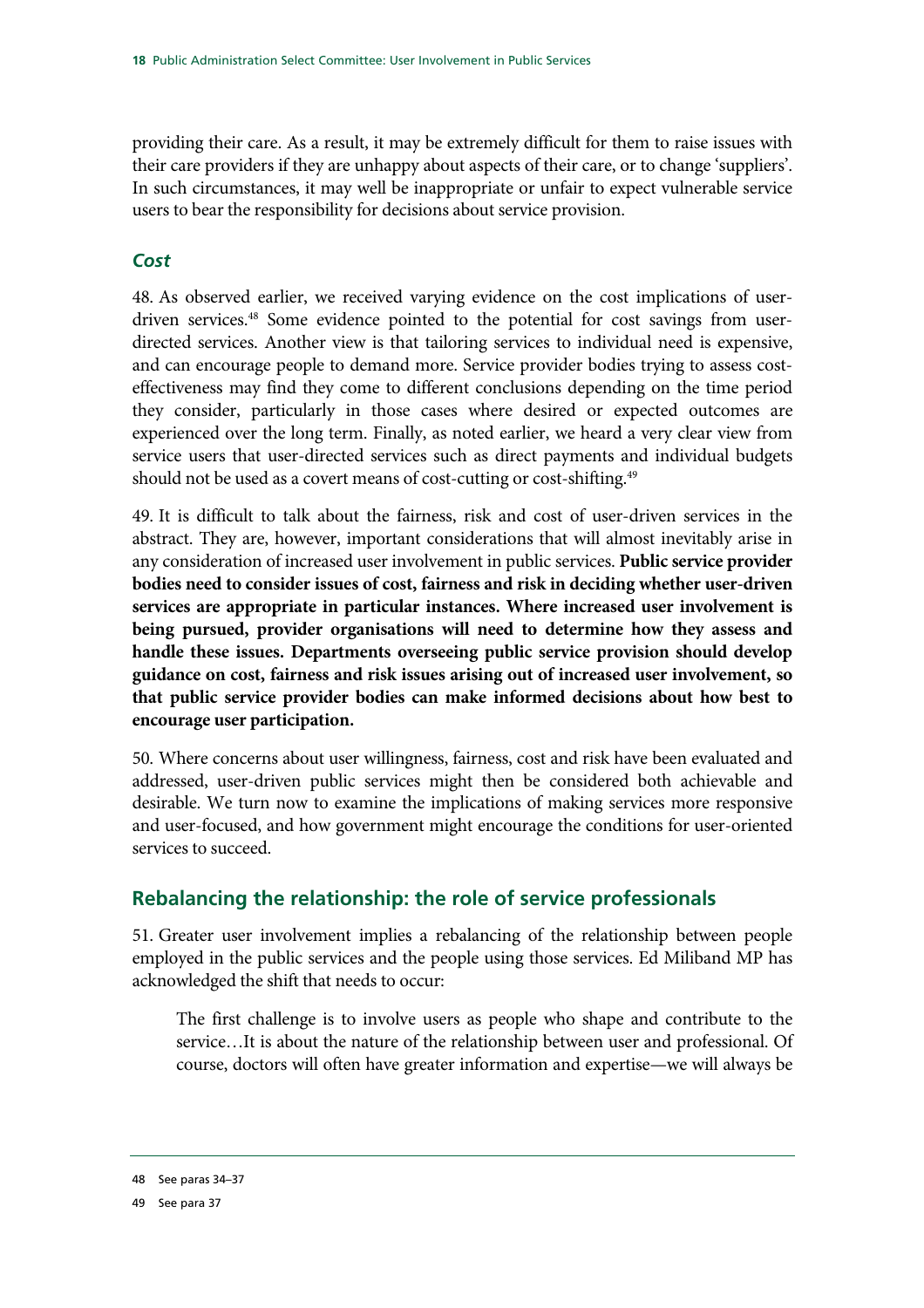dependent on them. But the question is whether that relationship recognises the users' role.50

52. The New Economics Foundation informed us that:

Co-production requires professionals and service managers to move out of traditional roles as 'experts' and 'providers' into partnership models that work with 'clients' and 'communities'. This enables them to find a solution together to the complexity of their problem and sometimes requires that the 'problem' be redefined.<sup>51</sup>

53. There are several ways in which the role of professional staff would need to change in order to adapt to the demands of user-oriented services. The New Economics Foundation suggests that professionals need to adjust from being 'fixers' that focus on problems to 'catalysers' who seek to encourage people's abilities.<sup>52</sup> The commentators Charles Leadbeater and Hilary Cottam have proposed a variety of roles for service professionals:

- **Advisers**: helping users to assess their needs and forge plans for their future care.
- **Navigators**: helping users find their way to the services they want.
- **Brokers**: helping users to put together a package of services that meets their needs, where services might come from different sources.
- Service providers: retaining a role in direct service provision to users.
- **Risk assessors and auditors**: helping users assess risks that may arise (this will be particularly relevant in the case of vulnerable people).<sup>53</sup>

54. Increasing the extent of service user involvement and control would mean a major change in the role of service professionals, which in turn would require careful management. Service professionals are likely to be wary about any perceived threats to their autonomy and expertise, and as a consequence might resist moves to give users a bigger role in public services. During our visit to the Newham community care navigators, we were told that GPs were initially sceptical about the scheme, though in time they came to recognise that their patients were benefiting from it. The National Consumer Council cites an example of successful collaborative working using its 'Shared Solutions' approach to involving both service users and staff:

…social housing tenants and housing officers were brought together to discuss existing services, identify problems, build relationships and agree shared priorities. *Shared Solutions* showed that, although users and staff initially regarded each other with mutual suspicion and open hostility, by the end they had identified common

<sup>50 &</sup>quot;Putting users and communities at the heart of public services", speech by Ed Miliband to Unison and Compass, 18 January 2007

<sup>51</sup> Ev 177

<sup>52</sup> Ev 178

<sup>53</sup> Charles Leadbeater and Hilary Cottam, "The User-generated State: Public Services 2.0", *Public Matters: The Renewal of the Public Realm*, (London, 2007), p 102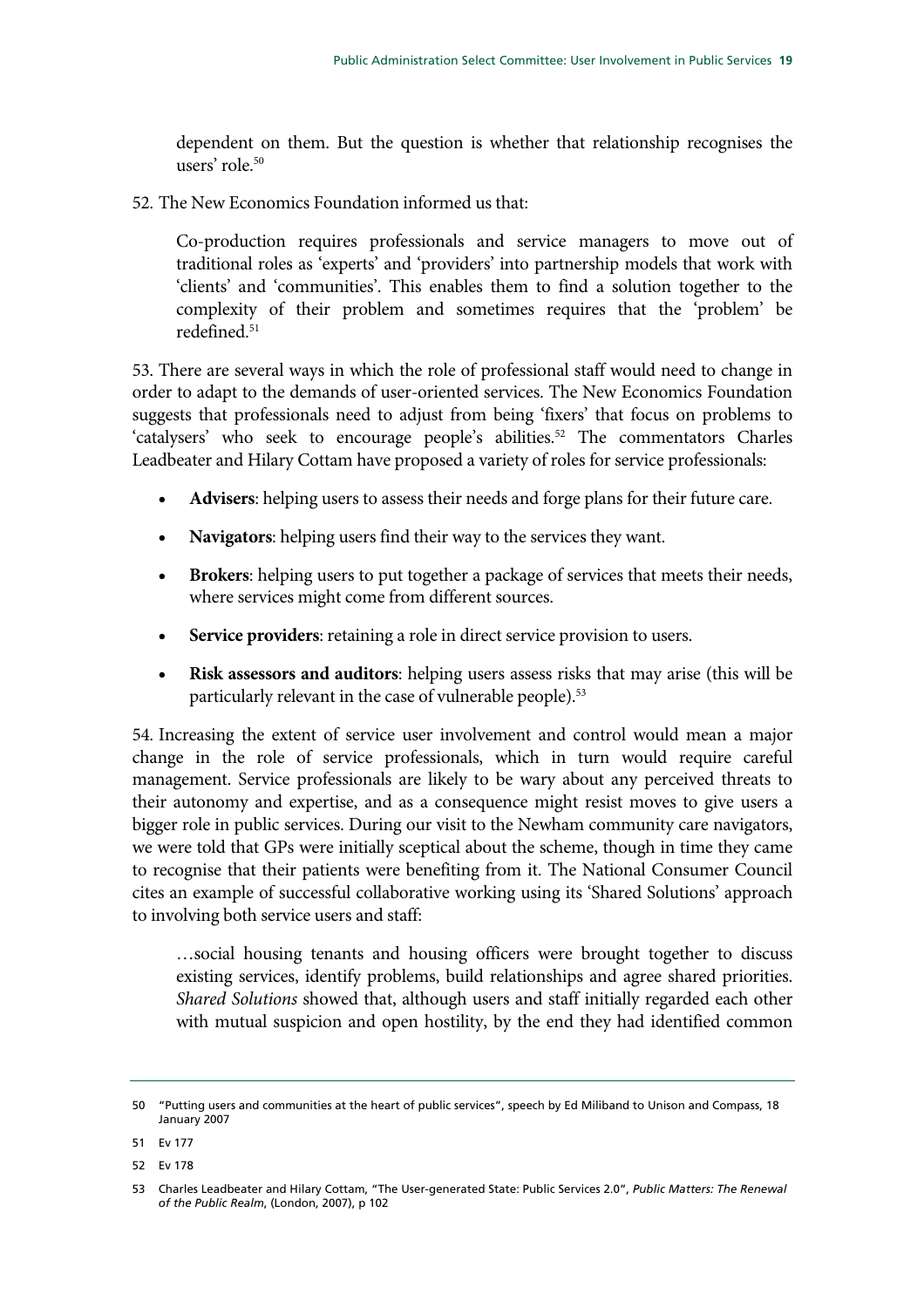aspirations, diagnosed shared problems and come up with agreed suggestions for improvement.<sup>54</sup>

55. These illustrations suggest that as user-driven services become more widespread, increased familiarity will go some way toward bringing about the cultural shift needed among those working in public services. Nevertheless, both professional bodies and the Government have important roles to play in promoting greater user responsiveness. Strong leadership from professional bodies, along with changes to professional training requirements and professional standards, would help to foster a culture of public service professionalism that is focused on involving users. As Peter Beresford of the user network Shaping Our Lives told us:

…what is crucial is that real involvement starts with practitioners and professionals, that they learn to work, to practise…in a way where they are always asking, checking out with the service user: 'What do you want from me? How can I usefully help?' They do not have their own agenda which is then imposed on the service user. It is a process of co-production because that is the only place that naturally and routinely service users all have contact with the services and the people who work in them. It gets neglected but it is awfully important. It raises big issues there about training and the future of training.<sup>55</sup>

56. The Government, equally, has a key part in changing the culture of public service. All staff working in public services should be driven by a strong belief in public service and a sense of personal commitment to the people they serve. We believe that the public service ethos is as important and relevant to user-driven services as it is to all other public services. Greater user involvement should complement the public service ethos rather than conflict with it. This was also a conclusion of the Report by our predecessor Committee on *The Public Service Ethos*, which emphasised the importance of the principles that underpin public service. Two of the principles proposed in that Report bear repeating because of their relevance to our present discussion. The principles, which are directed at people and organisations providing public services, are as follows:

- Treat public service workers and users fairly and equitably, and involve them as much as possible in service issues.
- Remember at all times that public service means serving the public, not serving the interests of those who provide the service, and work collaboratively with others to this end.<sup>56</sup>

57. We agree with our predecessor Committee that these principles should be upheld by the Government and by public service providers. **As part of their adherence to an overall ethos of public service, we believe public service workers should give due importance to involving and engaging with service users. This is what good public servants do. The Government should actively promote principles of public service that recognise the** 

<sup>54</sup> Ev 215

<sup>55</sup> Q 371 [Professor Beresford]

<sup>56</sup> Public Administration Select Committee, Seventh Report of Session 2001–02, *The Public Service Ethos*, HC 263–I, para 75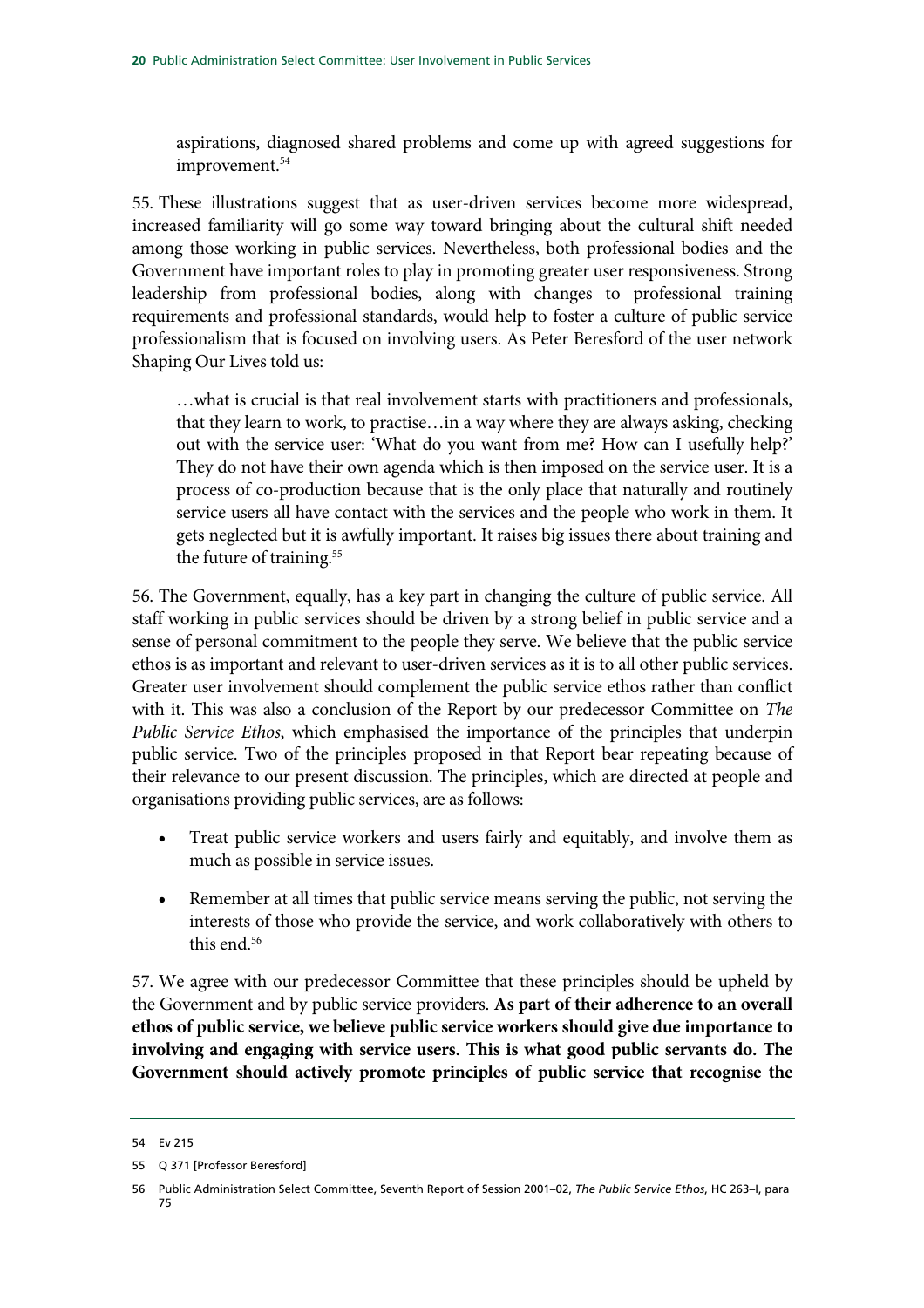**value of involving users. It should ensure that an understanding of service user involvement is reflected in programmes designed to develop public service skills, such as Professional Skills for Government. Professional bodies also need to identify how they can promote responsiveness to public service users among their professional members, and make the necessary changes to, for example, professional training and standards.**

#### **Enabling and empowering: the role of service users**

58. For those services where people are able and willing to take on a more active role, userdriven services are an exciting development. We believe that, in these circumstances, the Government should positively encourage greater user involvement in service design and delivery. People will need sufficient support, advice and guidance to play a larger part in service provision, and particular attention should be given to the requirements of vulnerable individuals. There are likely to be situations where people become less able or willing to make decisions about service provision over time—for example, as they become older, frailer or more ill. Staff working in the public services therefore have a crucial part to play in providing necessary support and monitoring people's ability to remain involved in service decisions.

59. Experience suggests it can be worthwhile to create dedicated personal advisers who provide individual support and advice to users. An increasing number of schools now have parent support advisers that work with parents to improve children's behaviour and school attendance.57 A National Audit Office evaluation of Jobcentre Plus personal advisers has found that advisers have contributed to the high employment rate in the UK, by enabling jobseekers to develop the confidence and skills to find work.<sup>58</sup>

60. Peer networks of other service users can also empower people so that they are in a position to direct or influence services, as this evidence from a Sussex member of Breakthrough Breast Cancer's advocacy network demonstrates:

We also set up our own, task-focused working groups that take up issues. We prioritise, like follow-up appointments for breast cancer patients and training staff to treat newly diagnosed patients sensitively. We also identified that some GPs were unaware that a genetic test for breast cancer is available and are working to communicate better with GPs to end this.<sup>59</sup>

61. David Holmes of Mind gave us another example relating to the guidelines on self-harm used by the National Institute for Health and Clinical Excellence (NICE):

NICE's own guidelines on self-harm are almost entirely stolen from the self-harm network which service users got together, a brilliant example because there was not a medical model of self-harm. There was no doctor to tell you that you were selfharming so you needed this drug. Self-harmers got together; they worked out what

<sup>57</sup> Department for Children, Schools and Families, *The Children's Plan*, para 1.20

<sup>58</sup> National Audit Office, *Jobcentre Plus: Delivering effective services through Personal Advisers*, HC 24 Session 2006–07, 29 November 2006, p 5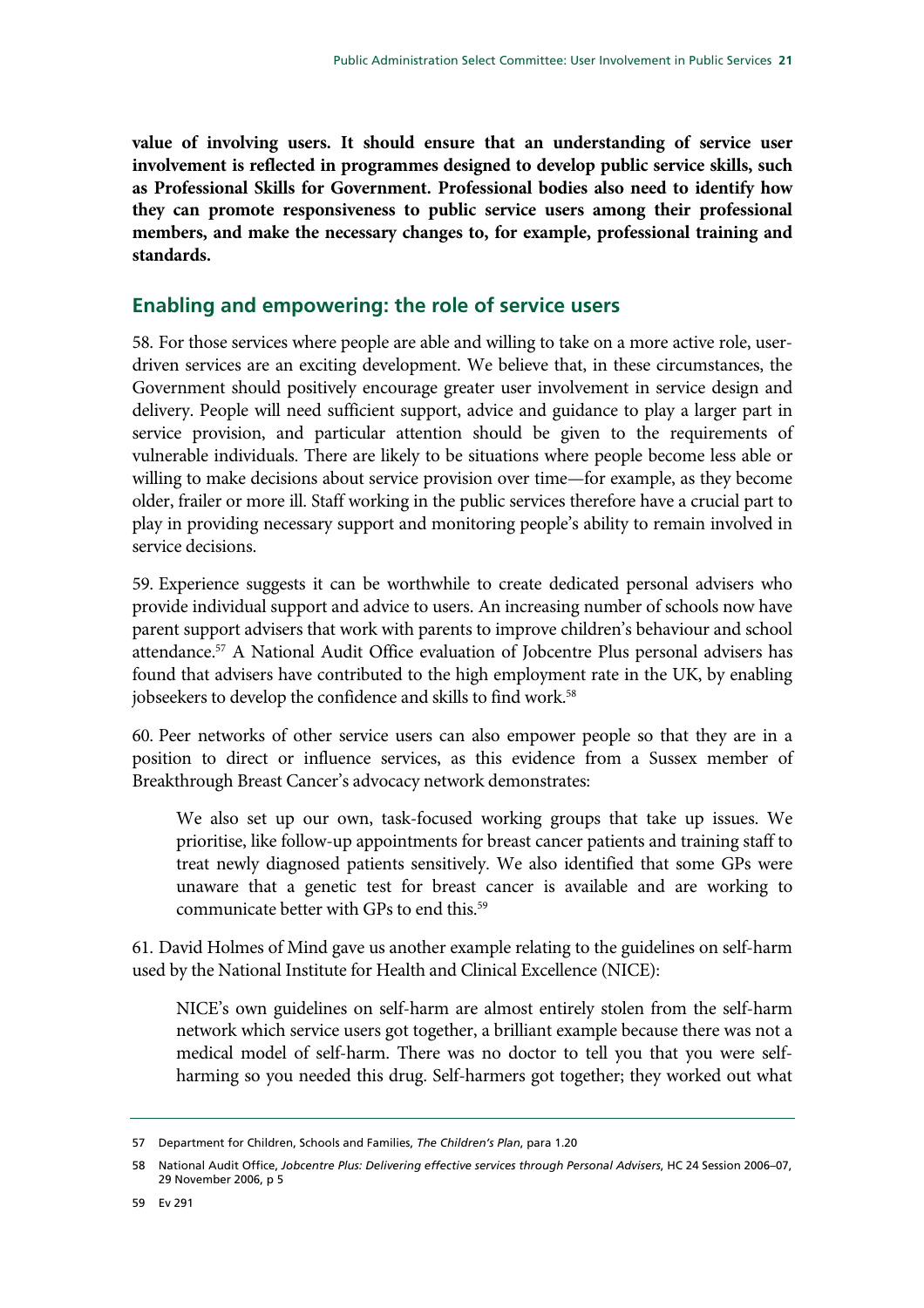they wanted; they worked out what worked for them; they worked out what they needed and, because there is no medical model alternative, it has been adopted and it is now clinically approved by NICE and is effective.<sup>60</sup>

62. Our witness panel of public service users cautioned about changing the role of users too quickly or without adequate support. They told us that if users have relied on a certain mode of provision and are then suddenly expected to assume greater control, this can create fear and a desire to stick with the existing service—even if that service does not work very well. David Holmes gave us a pithy illustration of this:

If I have spent twenty years going to a day centre being told that all I am capable of doing is drinking tea and doing a jigsaw and then someone tells me the day centre is closing and I am going to get a job, I am going to fight to keep the day centre.<sup>61</sup>

63. In contrast, Peter Beresford of Shaping Our Lives told us that blanket assumptions should not be made about people's capacities, and that people can often handle the demands of participation if given the necessary support:

If I could give one example, it is an example where people have sometimes said perhaps they should not be involved; it would be inappropriate, unfair and burdensome. It is people who use palliative care services, people who are facing lifelimiting terminal illnesses. We did a big project where we spoke to more than one hundred people in depth who used such services to ask them what they wanted from social workers. It is clear that people do want to contribute their views and they can contribute them if they are sought in appropriate and sensitive ways…You have to make sure, for example, that perhaps the oxygen is there for somebody and so on, but people do want to be involved in all sorts of ways.<sup>62</sup>

64. In order for service users to take on a larger role in public services, they need clarity about what is expected of them and what they can in turn expect of others. The Healthcare Commission told us that successful user-driven services were more likely where there was a good understanding between users and professional staff about what the service was intended to achieve.<sup>63</sup> Peter Beresford agreed that people needed to be clear about what they could expect from user-directed services—and, further, that service users should have realistic expectations about what such services involve:

Getting involved as a service user does not mean you will get everything you want. It does make possible the negotiation of different interests.<sup>64</sup>

65. **We conclude that successful user involvement is more likely where people can see the relevance of getting involved to the quality of their lives. In some cases people will not actually want, or be able, to take a larger role in influencing or directing the public services they receive. If this is the case, people should not be penalised (e.g. by access to** 

- 63 Ev 252–253
- 64 Q 373 [Professor Beresford]

<sup>60</sup> Q 380 [Mr Holmes]

<sup>61</sup> Q 387 [Mr Holmes]

<sup>62</sup> Q 371 [Professor Beresford]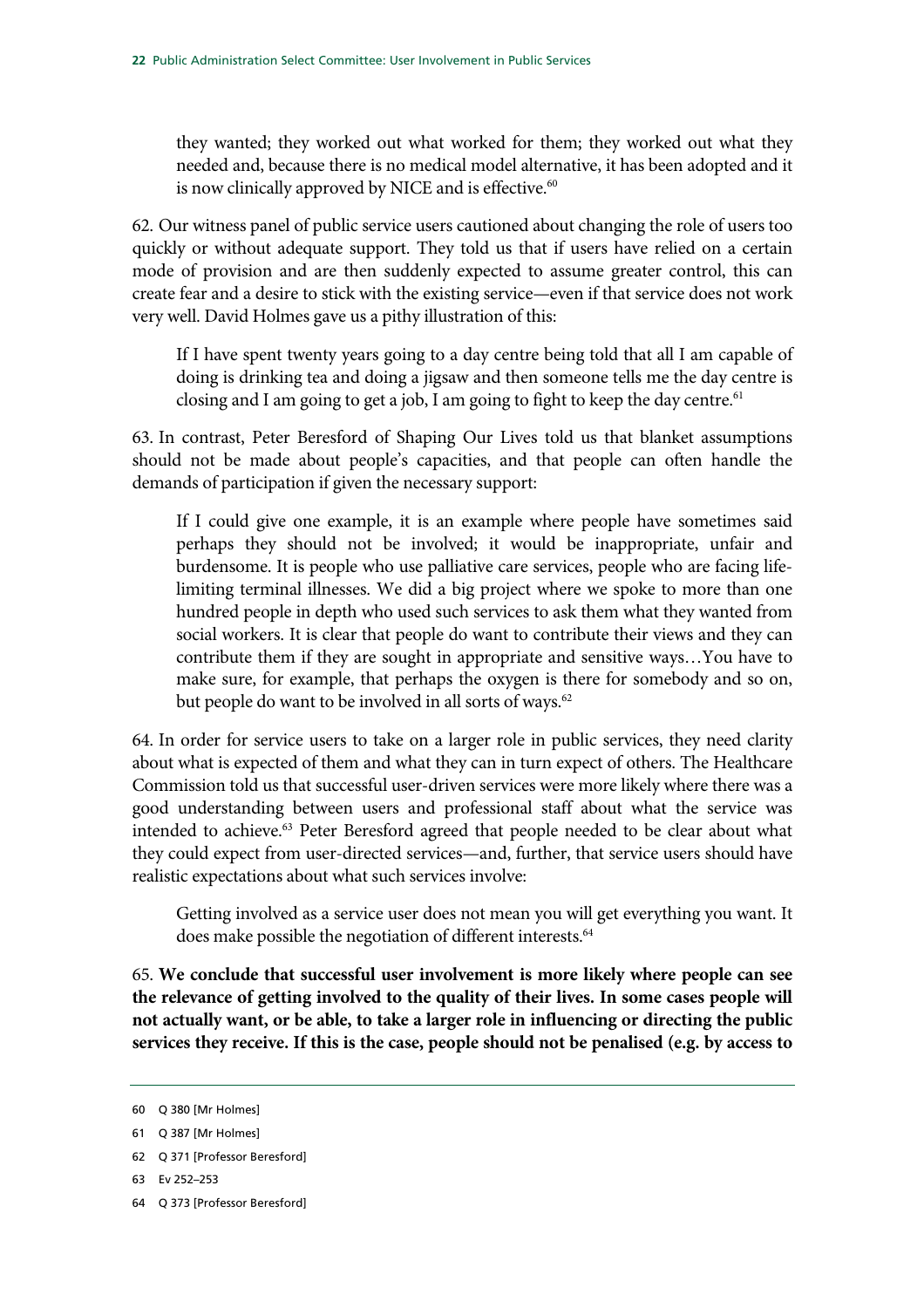**lower quality services) for not wanting to engage. Where people** *do* **want to take on a greater role in service design and delivery, they should receive the necessary support, advice and guidance from service provider organisations to do so. This means that public service providers and their overseeing departments should ensure that:**

- **professional staff working in those services are able to provide the support that service users will need;**
- **there is regular monitoring of each user's ability to manage their own service provision, in case their ability or desire to do so deteriorates;**
- **where necessary, personal advisers are available to support individual users, along the lines of Jobcentre Plus personal advisers and parent support advisers in education;**
- **the development of peer networks of service users is encouraged; and**
- **there is clear communication to service users about what is expected of them, and, equally, of what they can expect from service provider organisations.**

### **Flexible and responsive services: implications for how public services are organised**

66. As we have seen, successful user-driven services will require the efforts of committed service professionals and service users. This is not quite enough, however—what would also be needed is for the organisation of public services to allow this new kind of relationship to flourish. We heard that the situation is too often the opposite case. David Boyle of the New Economics Foundation told us:

There is no doubt that that is a big challenge for professionals because what you are asking them to do is to look at the person in front of them, not entirely about their needs and what they cannot do, but also to sum up a little bit about what they can do and to have some kind of institution which allows them to exercise that. It is difficult to do that in the way that public services are currently administered.<sup>65</sup>

67. Sophia Parker of Demos went on to say that often professional staff had to go against normal procedures in order to involve people in service delivery:

What is very interesting is that where it is working in practice it is usually working because of some extremely dedicated professionals who have done everything they can to circumnavigate the system as it is officially configured because that is what they have to do in order to achieve this way of working, this way of involving parents, kids and so on, whatever it is.<sup>66</sup>

68. Where greater user involvement in public services is desired, the Government has a role in ensuring that the organisation of services facilitates and encourages this. We heard from service users that, in their view, services should be organised so that people can be

<sup>65</sup> Q 401 [Mr Boyle]

<sup>66</sup> Q 411 [Ms Parker]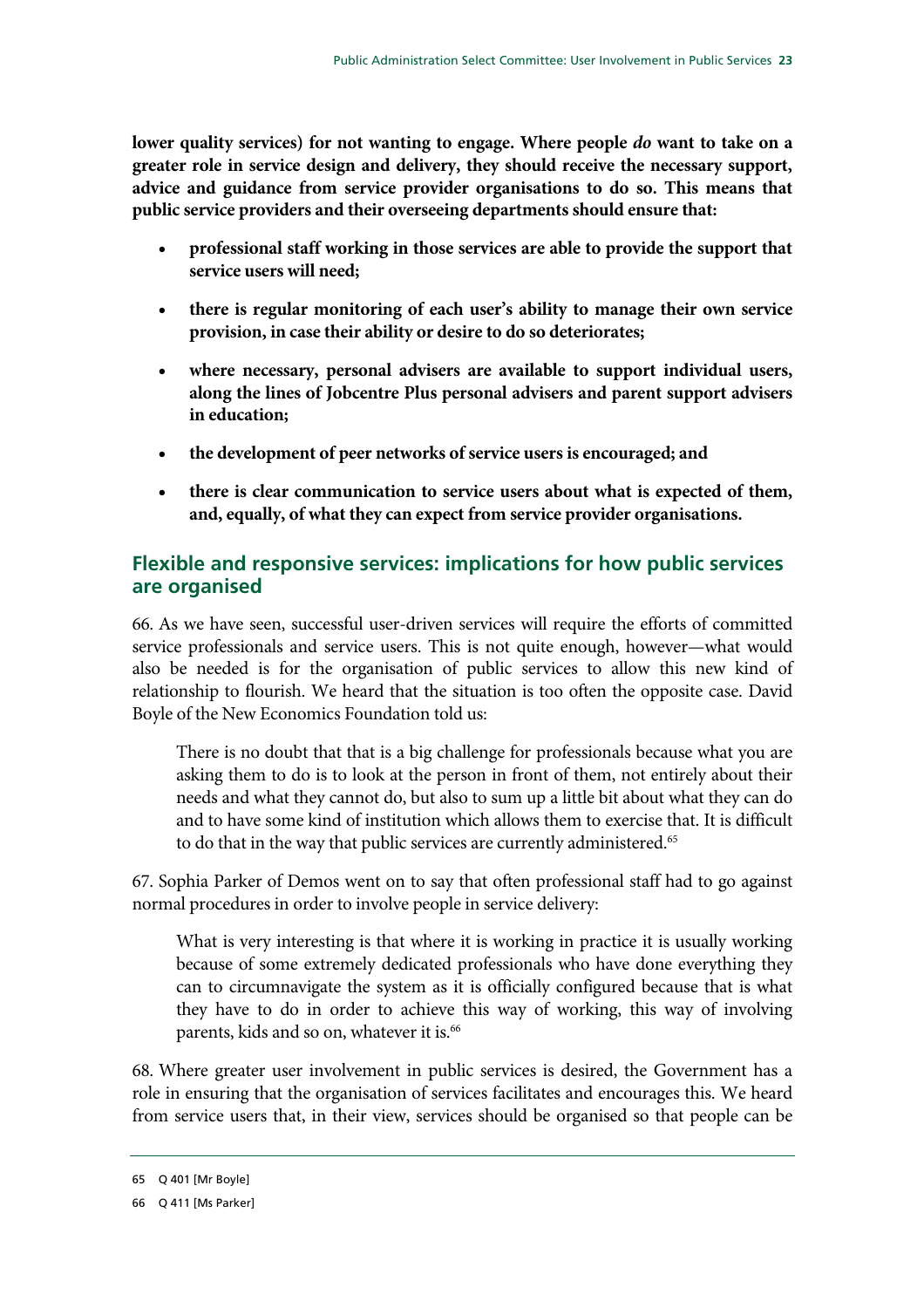involved in service design and delivery at the points relevant to them. Members of Shaping Our Lives said this should include involvement in service commissioning and in the evaluation and monitoring of services, but that the type and extent of involvement would vary from person to person.<sup>67</sup> Andrew Harrop of Age Concern agreed that there was no one-size-fits-all model for involving people:

…you do need to take a varied approach and fit the model to the circumstances: accept that different people aspire to different levels of engagement with the services they are using. I think the best example of this is the housing sector where you have a really wide range of approaches from direct tenant management through to much looser models of involvement, with things like representation on boards.<sup>68</sup>

69. This suggests that public service provider organisations will need to be rather flexible and creative in the services they offer. They may, for instance, want to give service users a menu of options for involvement from which people can choose—ranging from minimal participation through to complete user control over services (e.g. through individual budget holding and service commissioning). This scenario is quite different from the standardised provision that has characterised many public services in the past, as Peter Beresford of Shaping Our Lives observed:

There is a lack of fit between the ideal of user involvement which is a very practical and workable ideal and the fact that policy tends to work in very uniform ways.<sup>69</sup>

70. There may be circumstances where the pursuit of other government policies or targets conflicts with greater user involvement and the flexibility of provision that that might entail. One example is the effect departmental targets for efficiency savings could have on flexible, user-driven service provision. Our predecessor Committee considered this issue as it arose in relation to the choice agenda in public services. Sir Peter Gershon suggested that limiting choice and diversity in service provision can increase efficiency:

If you take, for example, the issue about electronic filing of employer PAYE returns, the Government has clearly set out a course now [under] which, by 2010, every PAYE employer will have to file electronically. That will be the only way of doing it; all other mechanisms will be removed…Yes, that is a restriction in choice; it improves efficiency. At the end of the day it is the elected politicians who have to make the decision about how far do you let one agenda run where it may start to impact on another agenda.<sup>70</sup>

71. The reverse situation will also hold true. It can be inefficient to provide a variety of service provision options, which is what many user-driven services would require. We agree with Sir Peter that the pursuit of potentially conflicting policy objectives will be a question of balance. However, we also urge the Government to be consistent in its support for responsive public services, and to ensure that relevant departments have the right

<sup>67</sup> Ev 153

<sup>68</sup> Q 365

<sup>69</sup> Q 388 [Professor Beresford]

<sup>70</sup> Oral and written evidence of the Public Administration Select Committee, Session 2004–05, *Civil Service Effectiveness*, HC 307, Q 67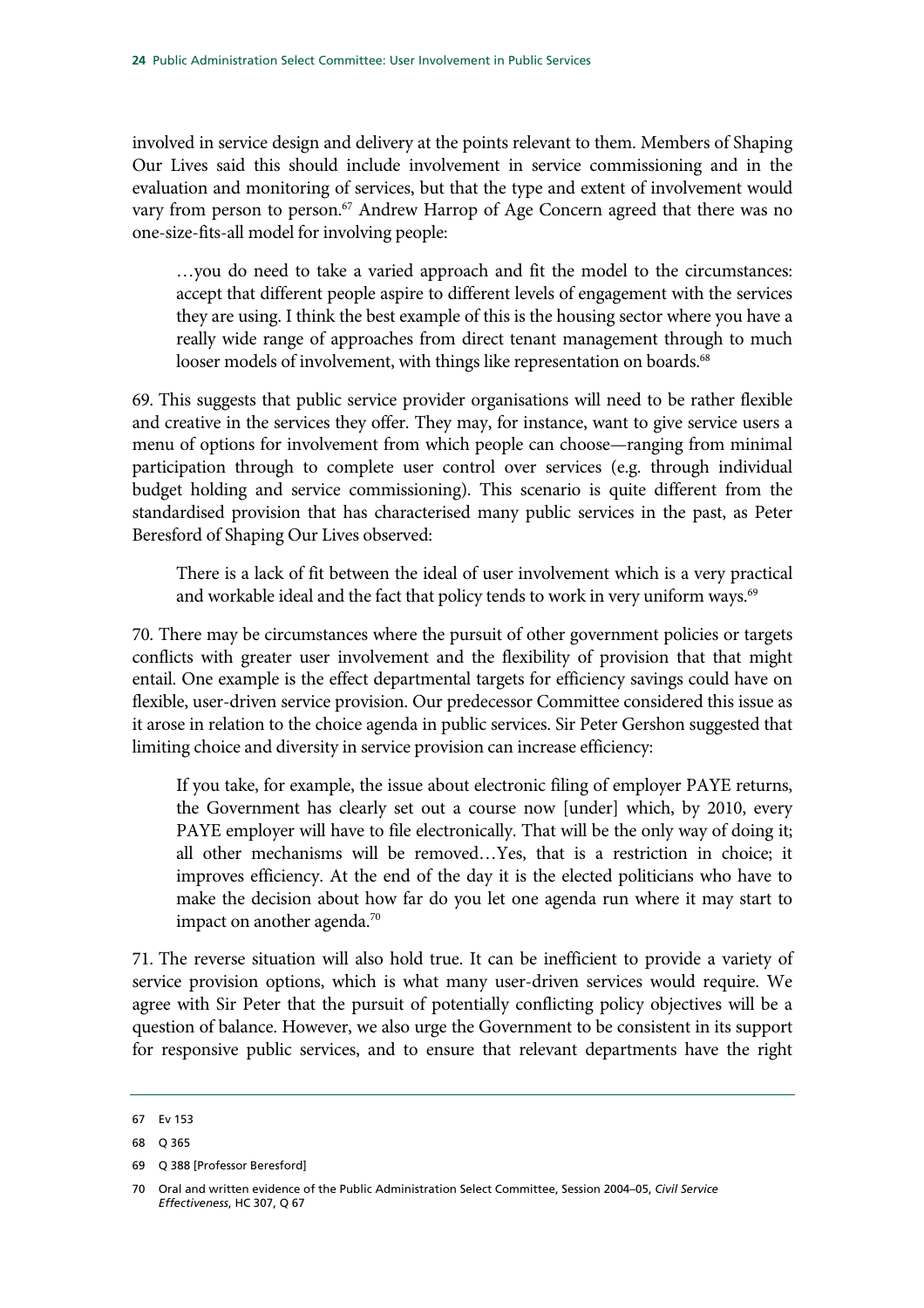incentives to encourage user-driven services where they are considered appropriate and desirable. **The Government needs to ensure that it is setting the right framework for service provider bodies to adapt to user-driven services. In particular, it needs to be careful that other policies or targets (such as requirements for efficiency savings) do not work against service providers and their staff having the freedom and flexibility to develop responsive, user-driven services.**

### **Evaluating the performance of user-driven services**

72. Processes for evaluating government performance and capability will need to adapt to the demands of user-driven public services. At present, the model of capability for the Departmental Capability Reviews makes only passing reference to the need to "understand what your customers and stakeholders want".<sup>71</sup> It does not contain questions to check the efforts departments are making to enable people to get involved in public services, rather than simply understanding their needs. This is in sharp contrast to the statutory requirements that have recently been placed on local authorities and NHS organisations to inform, consult and involve people in the provision of local services.72

73. Similarly, evaluation frameworks need to be put in place to assess the effectiveness of user-driven services—a crucial part of which entails getting the views of service users themselves. To this end, we have been heartened by recent proposals for the Comprehensive Area Assessment (CAA) framework for local services, which will replace the Comprehensive Performance Assessment (CPA) regime from 2009. The Audit Commission explained how the new framework is designed to involve people in evaluating local services:

CAA, when implemented, will help to engage citizens and people who use services by:

- concentrating on what local people care about most;
- gathering intelligence about their experiences in order to assess local services…Such information will carry significant weight in CAA so that local people feel they have real influence in how local services are assessed;
- assessing the quality of involvement of local people, including those in vulnerable circumstances, to check whether their voices are heard and heeded; and
- providing information to people about the findings from CAA so that they can be better informed about the quality of local services and be better placed to exercise choice and influence.73

<sup>71</sup> Civil Service Model of Capability, www.civilservice.gov.uk (see also Public Administration Select Committee, Ninth Report of Session 2006–07, *Skills for Government*, HC 93–I, Appendix 1)

<sup>72</sup> Local Government and Public Involvement in Health Act 2007, section 138; and National Health Service Act 2006, section 242 (as amended by the Local Government and Public Involvement in Health Act 2007)

<sup>73</sup> Audit Commission, *Comprehensive Area Assessment: A joint consultation by the Audit Commission*, Commission for Social Care Inspection, Healthcare Commission, HM Inspectorate of Constabulary, HM Inspectorate of Prisons, HM Inspectorate of Probation and Ofsted, November 2007, p 13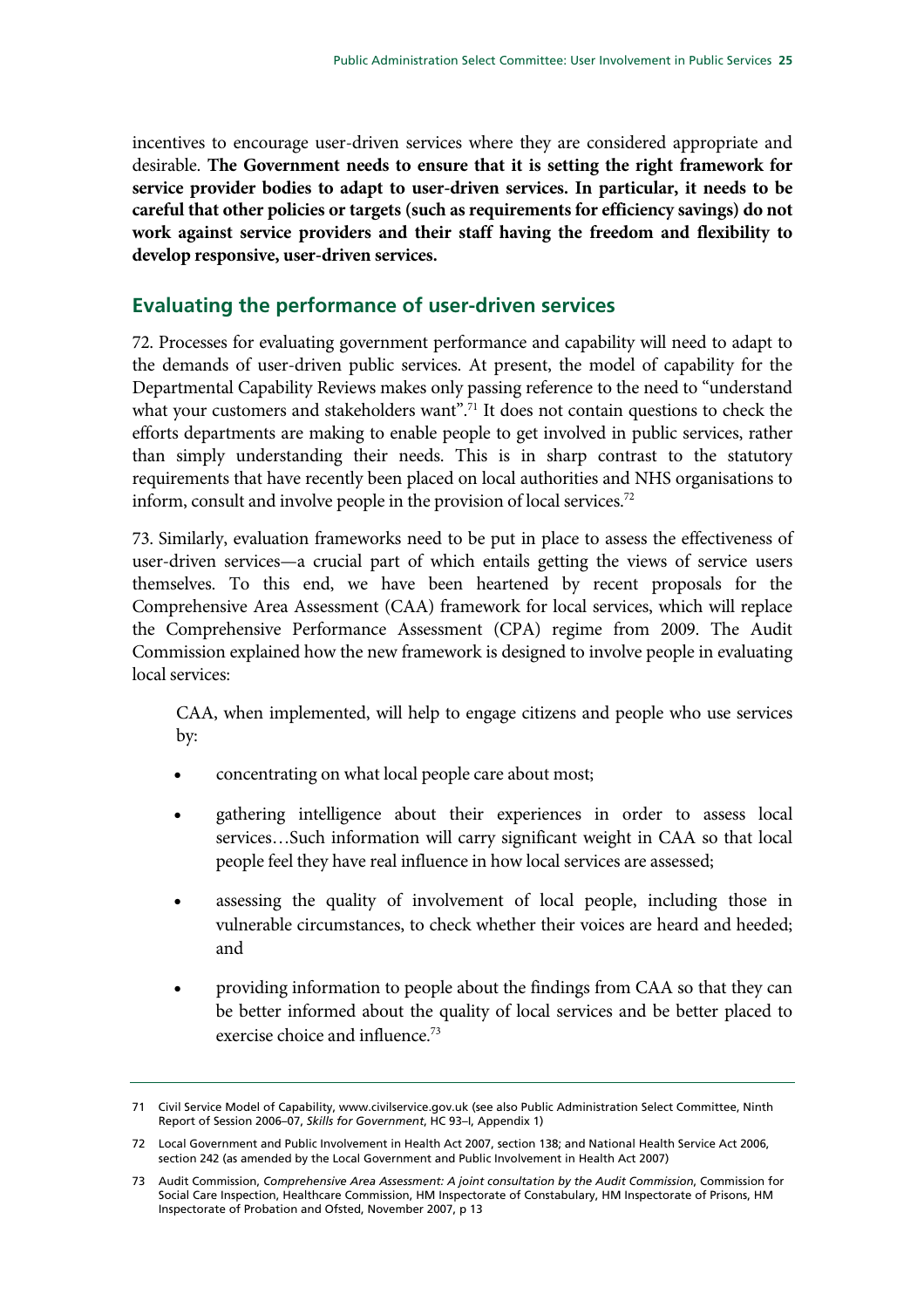74. According to the Audit Commission, CAA will "put the experience of citizens, people who use services and local taxpayers at the centre of the new local assessment framework".<sup>74</sup> This objective was supported by the service user groups that gave evidence to us. They informed us that service users have a key role to play in evaluating the performance of public services, in particular through defining the outcomes that should be used to assess service effectiveness.75

75. More broadly, user-driven services have some implications for how audit and inspection bodies evaluate public services. In particular, inspection bodies will need to adjust the criteria they use for assessing services. Evaluation frameworks should to some extent include service users' own assessments of the services they receive, as explained above. This will need to be done carefully, however, due to possible concerns about the subjectivity of user assessments such as customer satisfaction measures. At the same time, inspection bodies will need to ensure that standards of public services are safeguarded, so that people can be sure they are getting an adequate level of provision. Inspection bodies therefore need to consider how they would adjust their evaluation frameworks and measures to deal with the demands of user-driven services.

76. **Government bodies need to ensure that proper evaluation mechanisms are in place to monitor and assess the performance of user-driven public services. For departments that oversee public services, the relevant Departmental Capability Reviews should contain questions to test whether departments are creating the right environment for user-driven services to flourish. Inspection bodies should institute evaluation frameworks for user-driven services that ensure standards of public service provision are safeguarded, and which allow for direct input from service users into evaluation.**

<sup>74</sup> *Ibid*, p 2

<sup>75</sup> Q 367, Q 380 [Mr Harrop], Ev 153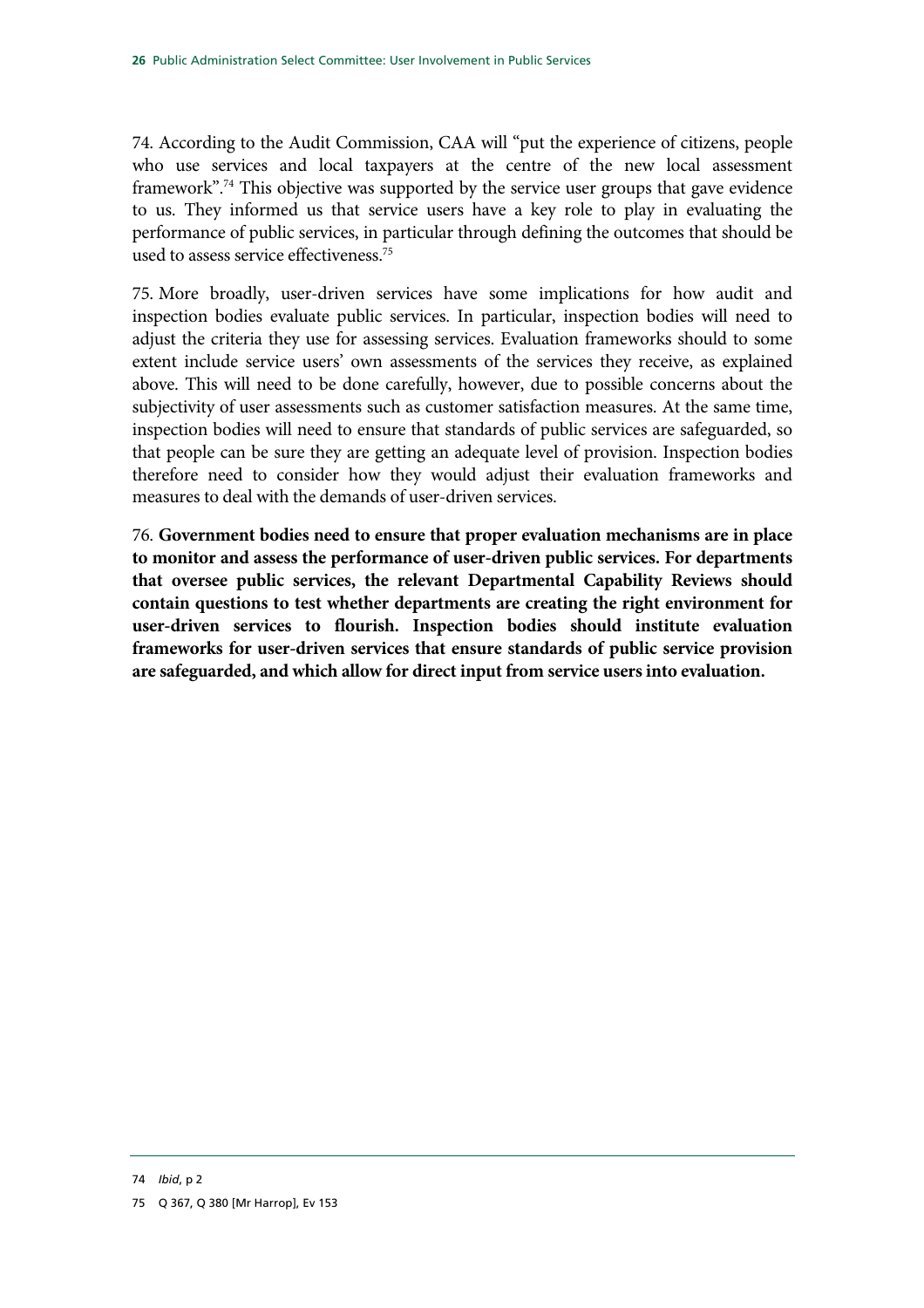## **5** Conclusion

77. **Involving people in public services—at least in the deeper sense which we have been considering in this Report—is still in its early days. It is as yet unclear whether userdriven public services offer better value for money or improved outcomes for all or most service users. What is clear is that stronger variants of user participation and control would have far-reaching effects on the shape of some of our public services. In particular, there would be fundamental implications for the role of public service professionals, their relationship with service users, and the way that public services are organised and assessed.** 

78. **In the absence of firm empirical evidence about the effectiveness of user-driven public services, we have not attempted to be prescriptive about the ideal level and form of user involvement in public services. In any event, this will depend on the circumstances of each individual case: people should be involved in service design and delivery only to the extent that they want to be. Where deeper user involvement is both feasible and desirable, however, we believe that the Government should provide the necessary support to enable people to participate effectively in public services. This will help ensure the right conditions for user-driven public services—and the people using them—to flourish.**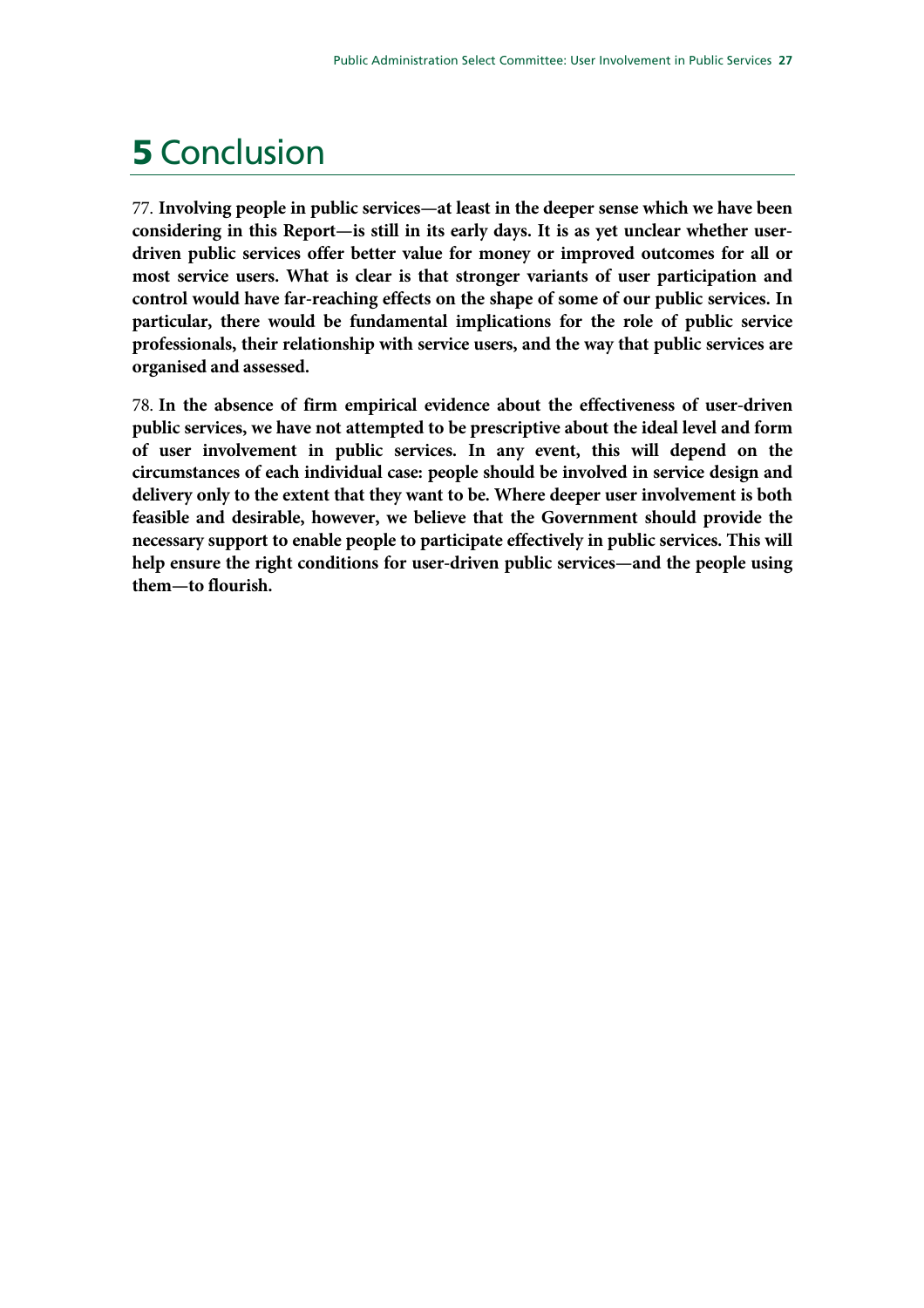### Conclusions and recommendations

- **1.** We are pleased to see the Government's initiatives for improving the effectiveness of consultations and for extending their reach. We support the underlying principle that government bodies need to make systematic efforts to collate and learn from the views of citizens and people using public services. Furthermore, government bodies must do this in good faith: consultations should make plain what they are trying to do, and this understanding should be clearly communicated to the people being consulted. (Paragraph 14)
- **2.** We welcome the Government's support for public services that focus on service users. We believe that achieving high-quality, responsive public services requires empowering and engaging with service users as much as addressing their needs. We urge the Government to foster a public service culture of working with the people that use services in order to ensure that moves toward greater personalisation result in excellent public services. (Paragraph 22)
- **3.** There are many advantages claimed for user-driven public services, including strengthening citizenship and improving public services. An evaluative evidence base is starting to emerge, indicating that user-oriented services have resulted in higher satisfaction with services and better outcomes. There is little evidence as yet on their cost-effectiveness, however. We recommend that government departments overseeing public service provision put in place rigorous and coherent programmes to monitor user-driven initiatives (such as individual budgets in health and social care). These should identify both the costs and the outcomes of user-driven initiatives, in the short and the longer term. (Paragraph 38)
- **4.** Public service provider bodies need to consider issues of cost, fairness and risk in deciding whether user-driven services are appropriate in particular instances. Where increased user involvement is being pursued, provider organisations will need to determine how they assess and handle these issues. Departments overseeing public service provision should develop guidance on cost, fairness and risk issues arising out of increased user involvement, so that public service provider bodies can make informed decisions about how best to encourage user participation. (Paragraph 49)
- **5.** As part of their adherence to an overall ethos of public service, we believe public service workers should give due importance to involving and engaging with service users. This is what good public servants do. The Government should actively promote principles of public service that recognise the value of involving users. It should ensure that an understanding of service user involvement is reflected in programmes designed to develop public service skills, such as Professional Skills for Government. Professional bodies also need to identify how they can promote responsiveness to public service users among their professional members, and make the necessary changes to, for example, professional training and standards. (Paragraph 57)
- **6.** We conclude that successful user involvement is more likely where people can see the relevance of getting involved to the quality of their lives. In some cases people will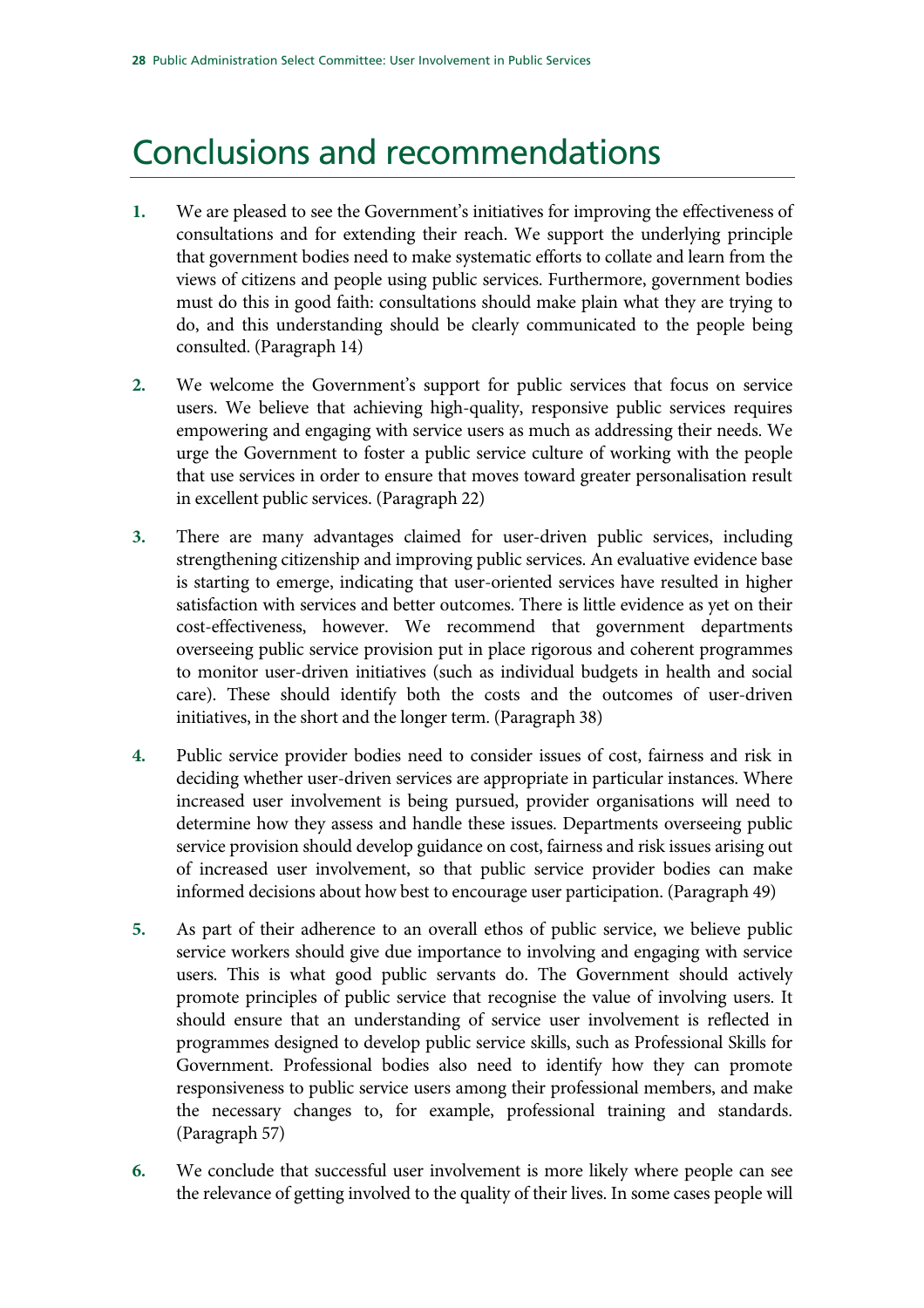not actually want, or be able, to take a larger role in influencing or directing the public services they receive. If this is the case, people should not be penalised (e.g. by access to lower quality services) for not wanting to engage. Where people do want to take on a greater role in service design and delivery, they should receive the necessary support, advice and guidance from service provider organisations to do so. This means that public service providers and their overseeing departments should ensure that: (Paragraph 65)

- professional staff working in those services are able to provide the support that service users will need;
- there is regular monitoring of each user's ability to manage their own service provision, in case their ability or desire to do so deteriorates;
- where necessary, personal advisers are available to support individual users, along the lines of Jobcentre Plus personal advisers and parent support advisers in education;
- the development of peer networks of service users is encouraged; and
- there is clear communication to service users about what is expected of them, and, equally, of what they can expect from service provider organisations.
- **7.** The Government needs to ensure that it is setting the right framework for service provider bodies to adapt to user-driven services. In particular, it needs to be careful that other policies or targets (such as requirements for efficiency savings) do not work against service providers and their staff having the freedom and flexibility to develop responsive, user-driven services. (Paragraph 71)
- **8.** Government bodies need to ensure that proper evaluation mechanisms are in place to monitor and assess the performance of user-driven public services. For departments that oversee public services, the relevant Departmental Capability Reviews should contain questions to test whether departments are creating the right environment for user-driven services to flourish. Inspection bodies should institute evaluation frameworks for user-driven services that ensure standards of public service provision are safeguarded, and which allow for direct input from service users into evaluation. (Paragraph 76)
- **9.** Involving people in public services—at least in the deeper sense which we have been considering in this Report—is still in its early days. It is as yet unclear whether userdriven public services offer better value for money or improved outcomes for all or most service users. What is clear is that stronger variants of user participation and control would have far-reaching effects on the shape of some of our public services. In particular, there would be fundamental implications for the role of public service professionals, their relationship with service users, and the way that public services are organised and assessed. (Paragraph 77)
- **10.** In the absence of firm empirical evidence about the effectiveness of user-driven public services, we have not attempted to be prescriptive about the ideal level and form of user involvement in public services. In any event, this will depend on the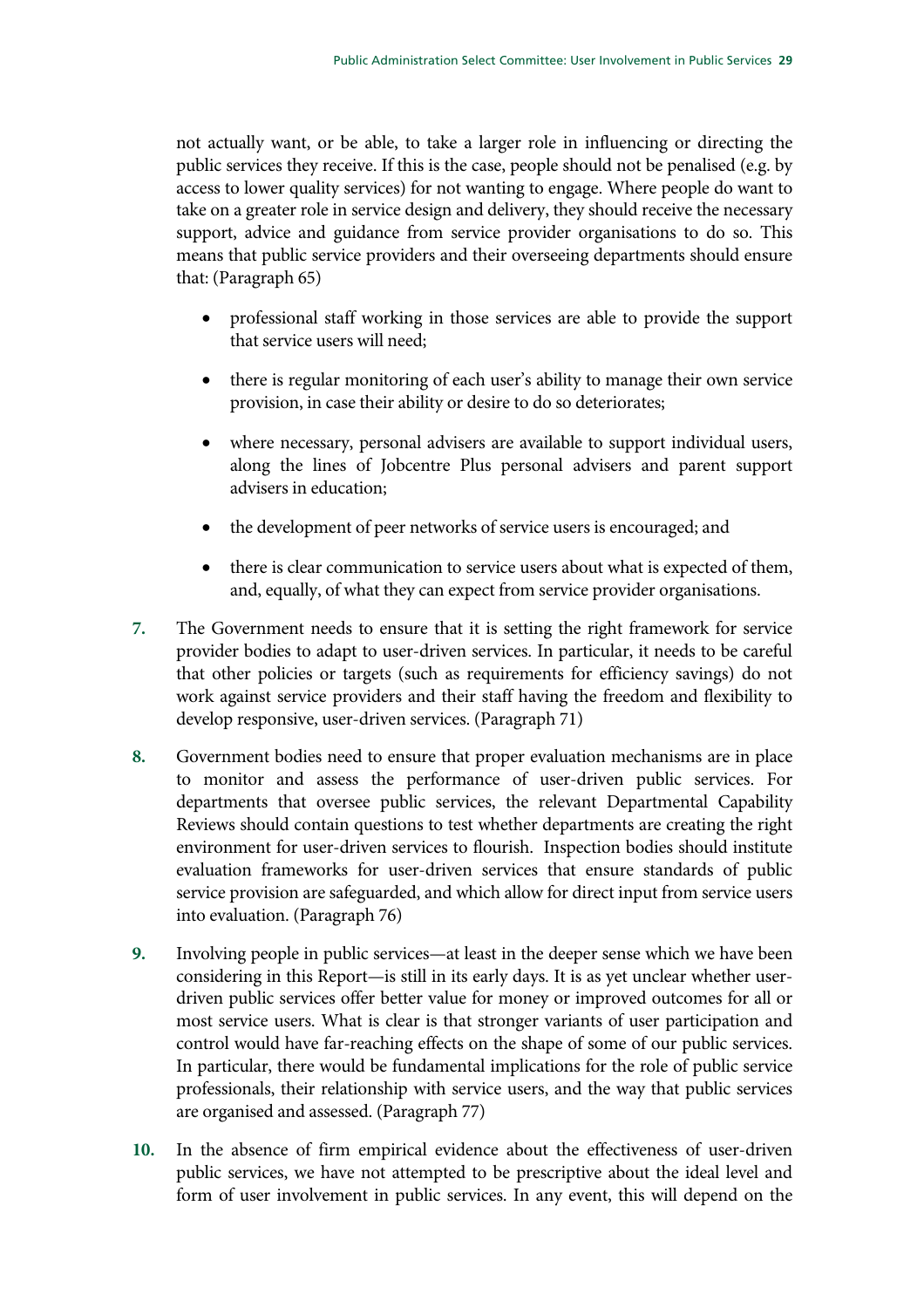circumstances of each individual case: people should be involved in service design and delivery only to the extent that they want to be. Where deeper user involvement is both feasible and desirable, however, we believe that the Government should provide the necessary support to enable people to participate effectively in public services. This will help ensure the right conditions for user-driven public services and the people using them—to flourish. (Paragraph 78)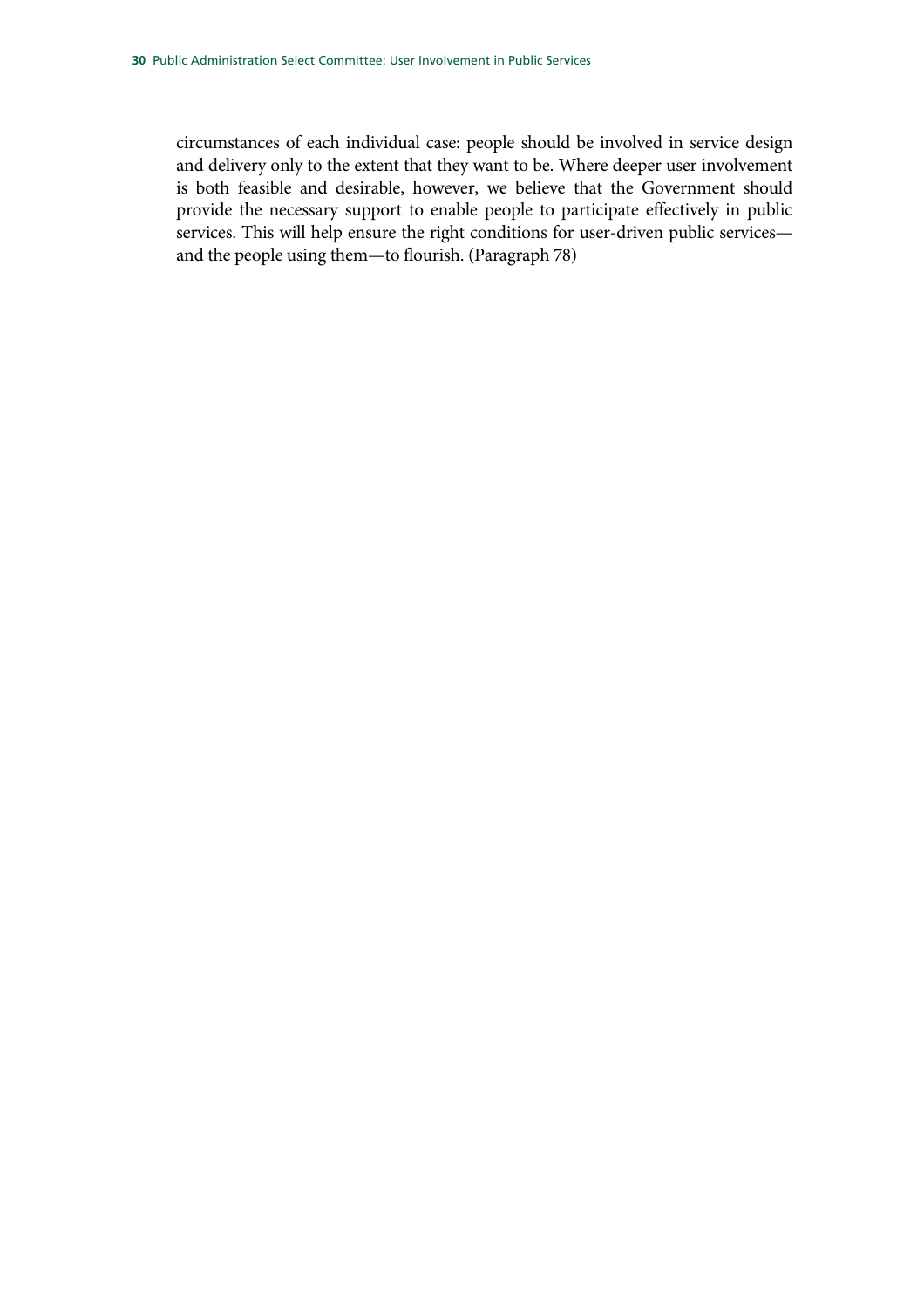### Formal minutes

#### **Thursday 24 April 2008**

Members present:

Dr Tony Wright in the Chair

Kelvin Hopkins Julie Morgan Mr Gordon Prentice  Mr Charles Walker Jenny Willott

Draft Report (*User Involvement in Public Services*), proposed by the Chairman, brought up and read.

*Ordered*, That the Chairman's draft Report be read a second time, paragraph by paragraph.

Paragraphs 1 to 78 read and agreed to.

Summary agreed to.

*Resolved*, That the Report be the Sixth Report of the Committee to the House.

*Ordered*, That the Chairman make the Report to the House.

[Adjourned till Tuesday 29 April 3.00 pm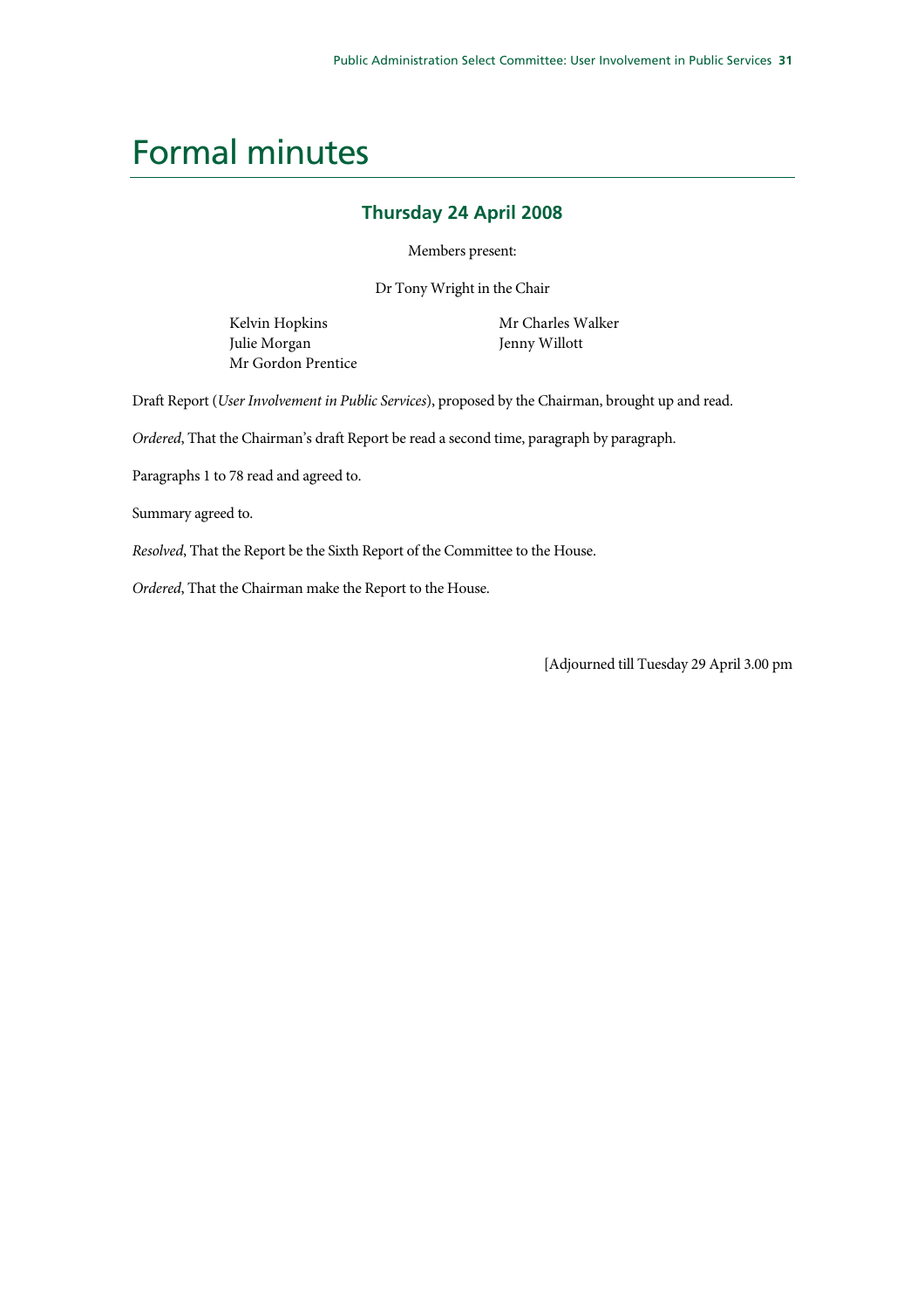**Oral and written evidence are published in a separate volume as** *Public Services: Putting People First,* **Session 2007–08***,* **HC 408.** 

### **Witnesses**

| <b>Thursday 18 January 2007</b>                                                                    | Page            |
|----------------------------------------------------------------------------------------------------|-----------------|
| Ann Abraham, Parliamentary and Health Service Ombudsman                                            | Ev <sub>1</sub> |
| <b>Thursday 1 March 2007</b>                                                                       |                 |
|                                                                                                    |                 |
| Paul Gray CB, Chief Executive, HM Revenue and Customs                                              | Ev 10           |
| <b>Thursday 8 March 2007</b>                                                                       |                 |
| Tom Steinberg, Director, mySociety website, Ross Ferguson, Director, eDemocracy                    |                 |
| programme, Hansard Society, <b>William Heath,</b> Director and <b>Ruth Kennedy,</b> Associate      |                 |
| Director, Kable Ltd                                                                                | Ev 22           |
| Thursday 15 March 2007                                                                             |                 |
| Leigh Lewis CB, Permanent Secretary, Department for Work and Pensions and Terry                    |                 |
| Moran, Chief Executive, Disability and Carers Service                                              | Ev 40           |
|                                                                                                    |                 |
| Thursday 22 March 2007                                                                             |                 |
| Bernard Herdan, Executive Director of Service Delivery, Identity and Passport Service              | Ev 53           |
| Professor Patrick Dunleavy, London School of Economics and Political Science and                   |                 |
| Philip Cullum, National Consumer Council                                                           | Ev 63           |
| Thursday 26 April 2007                                                                             |                 |
| Professor Peter Beresford, Chairman, Shaping our Lives, David Holmes, Mind,                        |                 |
| Andrew Harrop, Age Concern and Liz Stone, Mencap                                                   | Ev 72           |
| David Boyle, New Economics Foundation, Matthew Taylor, Royal Society of Arts and                   |                 |
| Sophia Parker, Demos                                                                               | Ev 82           |
|                                                                                                    |                 |
| Thursday 10 May 2007                                                                               |                 |
| Pat McFadden MP, Parliamentary Secretary and lan Watmore, Head of Delivery Unit,<br>Cabinet Office | Ev 93           |
| Tuesday 22 May 2007                                                                                |                 |
| Peter Wilkinson, Audit Commission and David Bell, Permanent Secretary, Department                  |                 |
| for Education and Skills                                                                           | Ev107           |
|                                                                                                    |                 |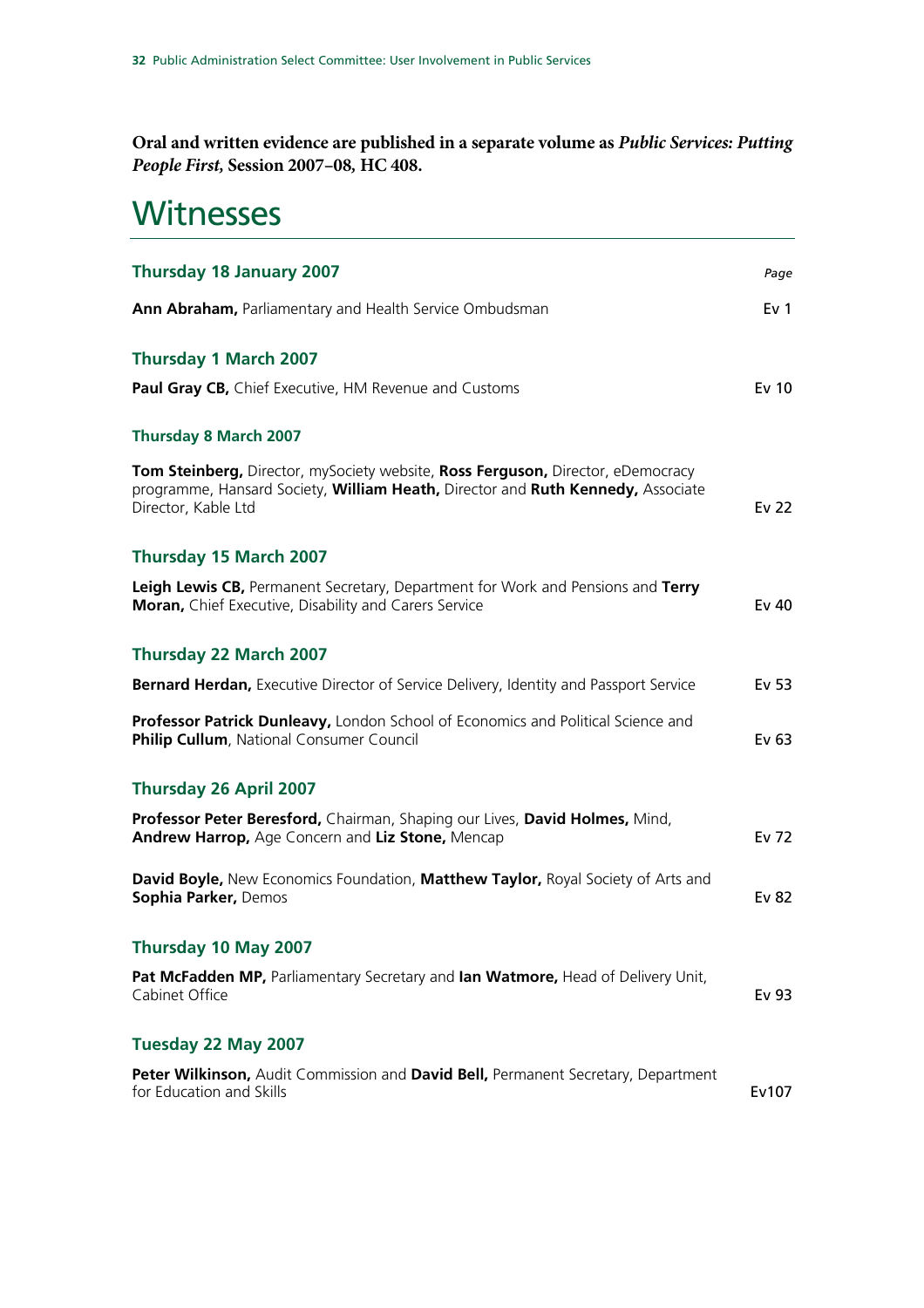## List of written evidence

| $\mathbf{1}$ | Parliamentary and Health Service Ombudsman               | Ev 125 |
|--------------|----------------------------------------------------------|--------|
| 2            | <b>HM Revenue and Customs</b>                            | Ev 129 |
| 3            | William Heath, Kable Ltd                                 | Ev 135 |
| 4            | <b>Hansard Society</b>                                   | Ev 137 |
| 5            | Department for Work and Pensions                         | Ev 139 |
| 6            | <b>Disability and Carers Service</b>                     | Ev 147 |
| 7            | <b>Identity and Passport Service</b>                     | Ev 148 |
| 8            | <b>Bernard Herdan</b>                                    | Ev 150 |
| 9            | Shaping our Lives                                        | Ev 151 |
| 10           | Mencap                                                   | Ev 154 |
| 11           | Mind                                                     | Ev 158 |
| 12           | Age Concern                                              | Ev 165 |
| 13           | New Economics Foundation                                 | Ev 175 |
| 14           | Sophia Parker                                            | Ev 187 |
| 15           | Pat McFadden MP                                          | Ev 194 |
| 16           | <b>Audit Commission</b>                                  | Ev 197 |
| 17           | Department for Education and Skills                      | Ev 202 |
| 18           | <b>National Consumer Council</b>                         | Ev 214 |
| 19           | Professor Patrick Dunleavy                               | Ev 219 |
| 20           | <b>Tetlow Associates</b>                                 | Ev 222 |
| 21           | The Work Foundation and Research Republic                | Ev 225 |
| 22           | <b>Time Banks UK</b>                                     | Ev 229 |
| 23           | Northgate Information Solutions                          | Ev 231 |
| 24           | Diabetes UK                                              | Ev 236 |
| 25           | Worcestershire Hub Customer Services Managers            | Ev 239 |
| 26           | <b>Picker Institute</b>                                  | Ev 240 |
| 27           | <b>Healthcare Commission</b>                             | Ev 246 |
| 28           | Southwark Patients Forum for Primary Care                | Ev 255 |
| 29           | <b>CBI</b>                                               | Ev 258 |
| 30           | <b>Metropolitan Police Authority</b>                     | Ev 260 |
| 31           | <b>Trevor Gash</b>                                       | Ev 266 |
| 32           | <b>General Teaching Council</b>                          | Ev 267 |
| 33           | Peter Bebb                                               | Ev 272 |
| 34           | <b>Communities and Local Government</b>                  | Ev 273 |
| 35           | <b>NHS Confederation</b>                                 | Ev 279 |
| 36           | Professor Andrew Gray                                    | Ev 283 |
| 37           | TaxAid                                                   | Ev 287 |
| 38           | <b>Breakthrough Breast Cancer</b>                        | Ev 290 |
| 39           | <b>British Medical Association Patient Liaison Group</b> | Ev 292 |
| 40           | Local Government Ombudsmen                               | Ev 303 |
| 41           | <b>Equal Opportunities Commission</b>                    | Ev 305 |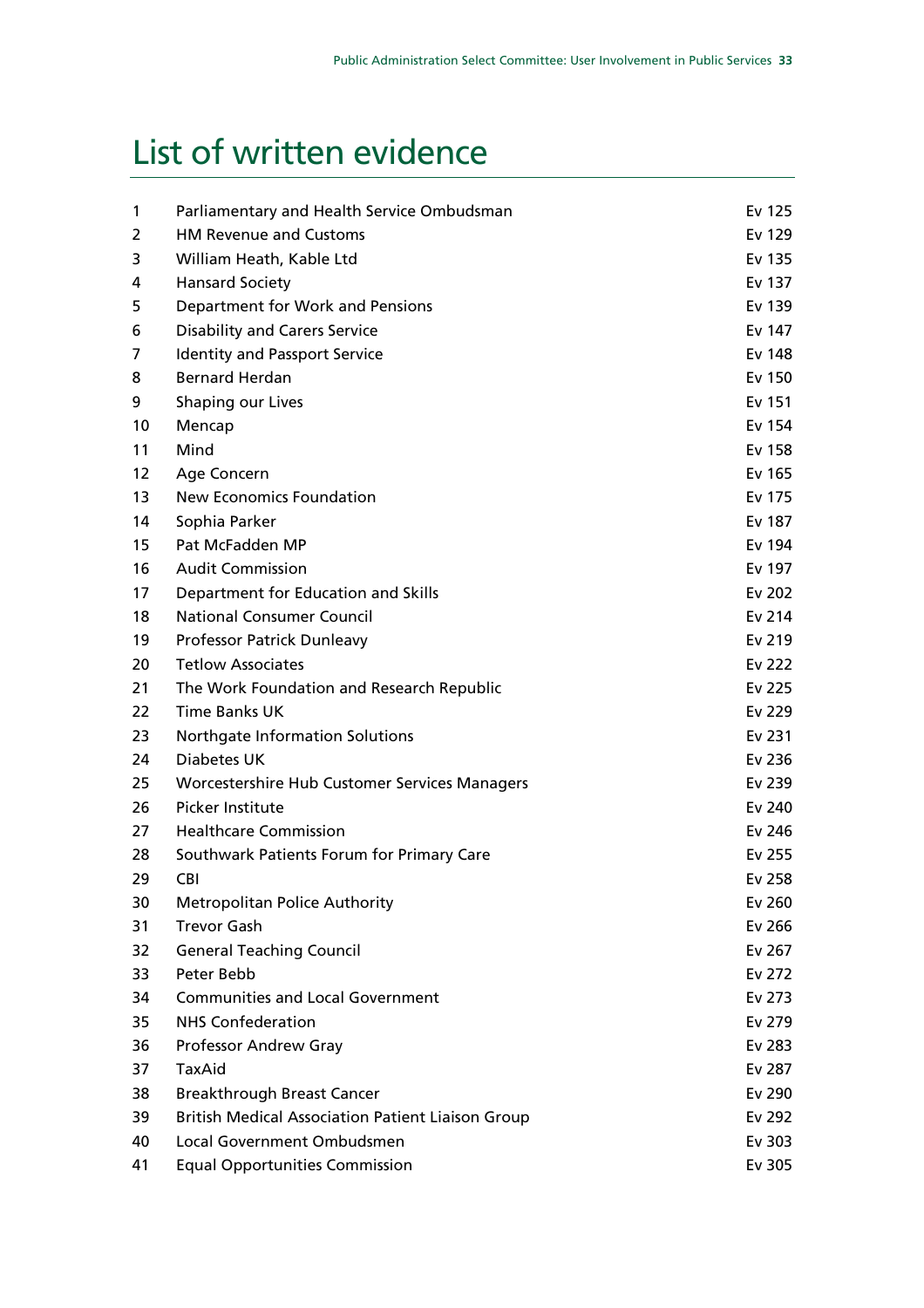### List of written evidence (cont'd)

|    |                                                      | Page   |
|----|------------------------------------------------------|--------|
| 42 | Scope                                                | Ev 307 |
| 43 | Taxpayers' Alliance                                  | Ev 309 |
| 44 | <b>Driving Standards Agency</b>                      | Ev 313 |
| 45 | Driver and Vehicle Licensing Agency                  | Ev 316 |
| 46 | <b>Highways Agency</b>                               | Ev 318 |
| 47 | Henley Centre for Customer Management                | Ev 319 |
| 48 | <b>Local Government Association</b>                  | Ev 328 |
| 49 | Dr John Hyslop                                       | Ev 329 |
| 50 | Criminal Records Bureau                              | Ev 329 |
| 51 | Police Service                                       | Ev 330 |
| 52 | Immigration and Nationality Directorate              | Ev 332 |
| 53 | National Confederation of Parent Teacher Association | Ev 337 |
| 54 | <b>ACEVO</b>                                         | Ev 338 |
| 55 | <b>Community Links</b>                               | Ev 340 |
| 56 | Department of Health                                 | Ev 345 |
| 57 | Catherine McGrath                                    | Ev 352 |